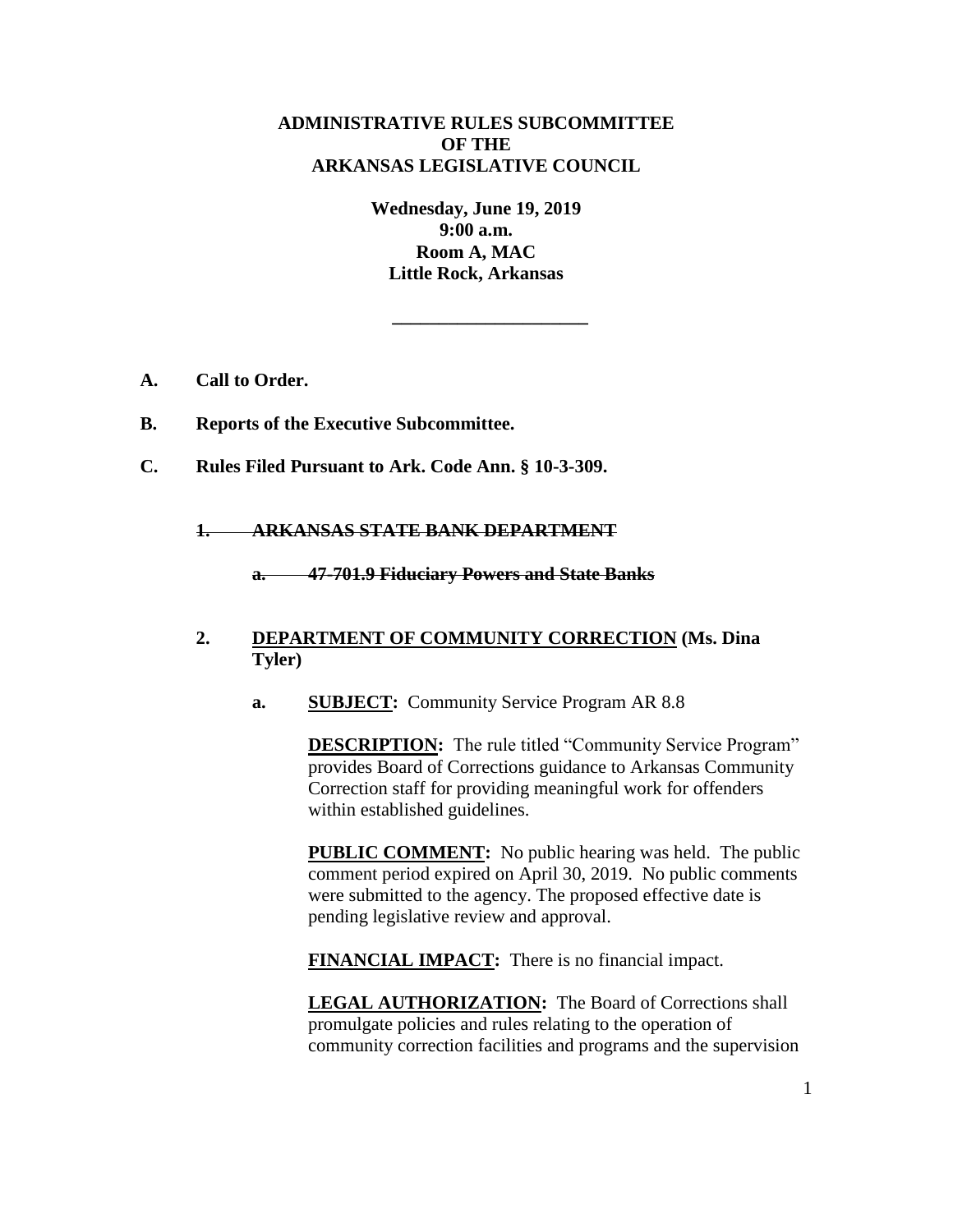of eligible offenders participating therein. *See* Ark. Code Ann. § 16-93-1203; 16-93-1205.

# **3. DEPARTMENT OF ENVIRONMENTAL QUALITY, WATER DIVISION (Mr. Micheal Grappe, Mr. Allan Gates, Mr. Jordan Wimpy)**

**a. SUBJECT: Regulation No. 2, Regulation Establishing Water Quality Standards for Surface Waters of the State of Arkansas – Tyson Foods, Inc., Waldron Plant**

**DESCRIPTION:** Tyson Foods, Inc. – Waldron Plant ("Tyson-Waldron") operates a hatchery, feed mill, and chicken processing plant located in Waldron, Arkansas. The Tyson-Waldron facility discharges treated process wastewater through Outfall 001 into an Unnamed Tributary of the Poteau River pursuant to NPDES Permit No. AR0038482, which was issued by the Arkansas Department of Environmental Quality ("ADEQ") and became effective October 1, 2010. The discharge enters the Unnamed Tributary and then flows to the Poteau River, which runs to and across the Arkansas state line.

Tyson-Waldron's NPDES permit contains discharge limits for chlorides, sulfates, and total dissolved solids ("TDS"), which are based upon Arkansas water quality standards for the Poteau River and the Unnamed Tributary. Tyson-Waldron evaluated alternatives through a Section 2.306 Site Specific Study, which included field studies, toxicity testing, mass balance modeling, engineering analyses of alternatives for discharge and treatment, and an analysis of designated uses in the Poteau River and the Unnamed Tributary.

Based upon the Revised Site Specific Study, Tyson-Waldron requests the following site-specific modifications to Arkansas Pollution Control and Ecology Commission ("APC&EC") Regulation No. 2:

 Modify the dissolved minerals water quality criteria for the Unnamed Tributary from the Tyson-Waldron outfall to the confluence with the Poteau River

> chlorides from 150 mg/L to 180 mg/L sulfates from 70 mg/L to 200 mg/L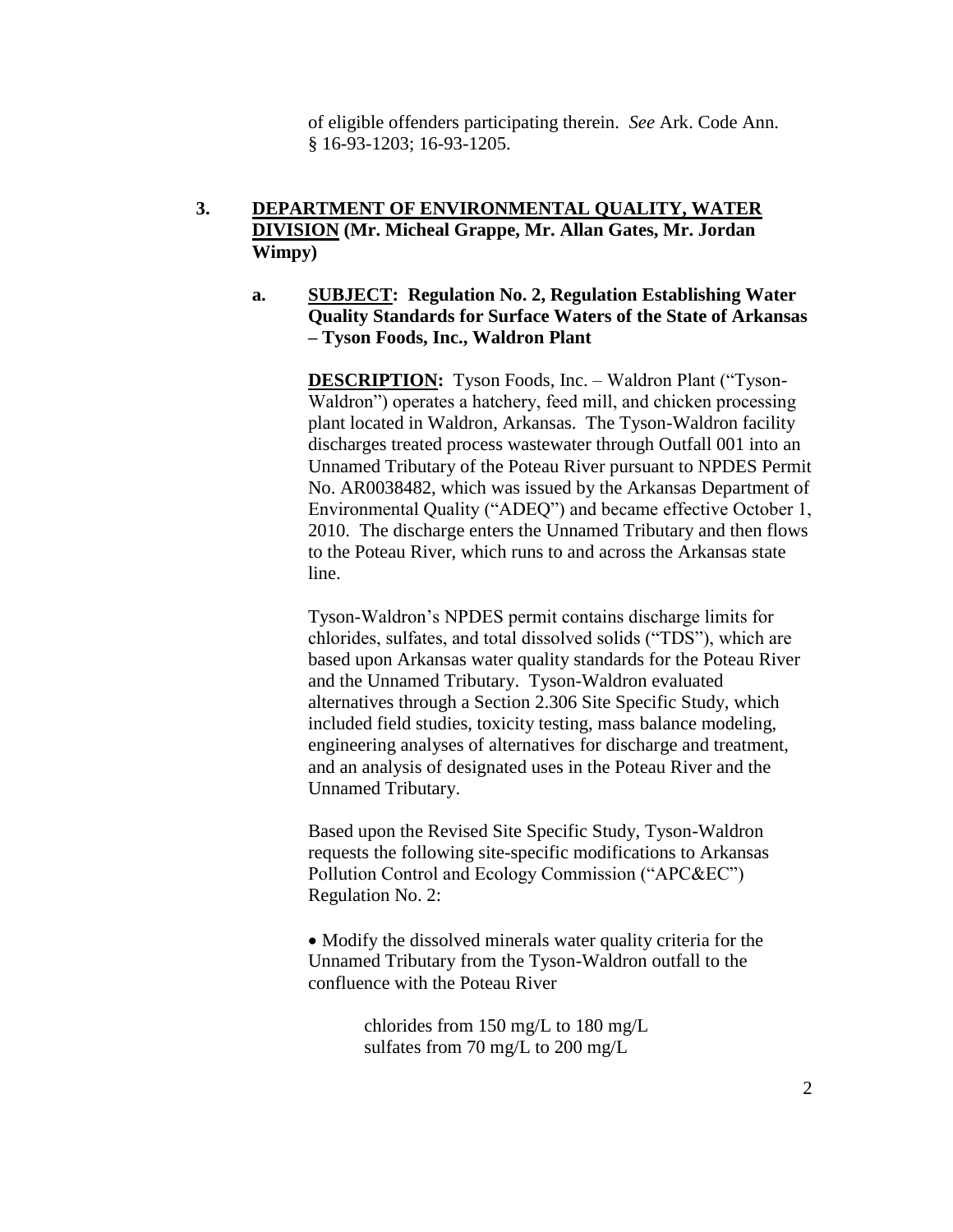TDS from 660 mg/L to 870 mg/L

• Modify the dissolved minerals water quality criteria for the Poteau River from the confluence with the Unnamed Tributary to Scott County Road 59

> chlorides from 120 mg/L to 185 mg/L sulfates from 60 mg/L to 200 mg/L TDS from 500 mg/L to 786 mg/L

Tyson-Waldron's proposed site-specific modifications are supported by:

 Tyson-Waldron is not seeking a change from historical water quality conditions in the Unnamed Tributary and the Poteau River;

 Designated uses for the Unnamed Tributary and the Poteau River are being maintained;

• All stations downstream of the Tyson-Waldron discharge indicate support of a diverse macroinvertebrate community;

• All stations downstream of the Tyson-Waldron discharge indicate support of the Aquatic Life (Fishery) use according to ADEQ Assessment Criteria;

 Concentrations of dissolved minerals (chlorides, sulfates, and TDS) downstream of the Tyson-Waldron discharge are not adversely affecting the macroinvertebrate community;

• Whole effluent toxicity testing results reveal an excellent toxicity record and documents that the levels of chloride, sulfate, and TDS discharged from the Tyson-Waldron do not interfere with organism health;

 Current wastewater treatment plant operations require 100% optimization at all times to stay below permit limits, which allows for zero margin of safety in performance;

 There is no other economically feasible treatment technology for the removal of the minerals. Reverse osmosis treatment technology is available; however, it is not cost effective, it generates a concentrated waste stream that is environmentally difficult to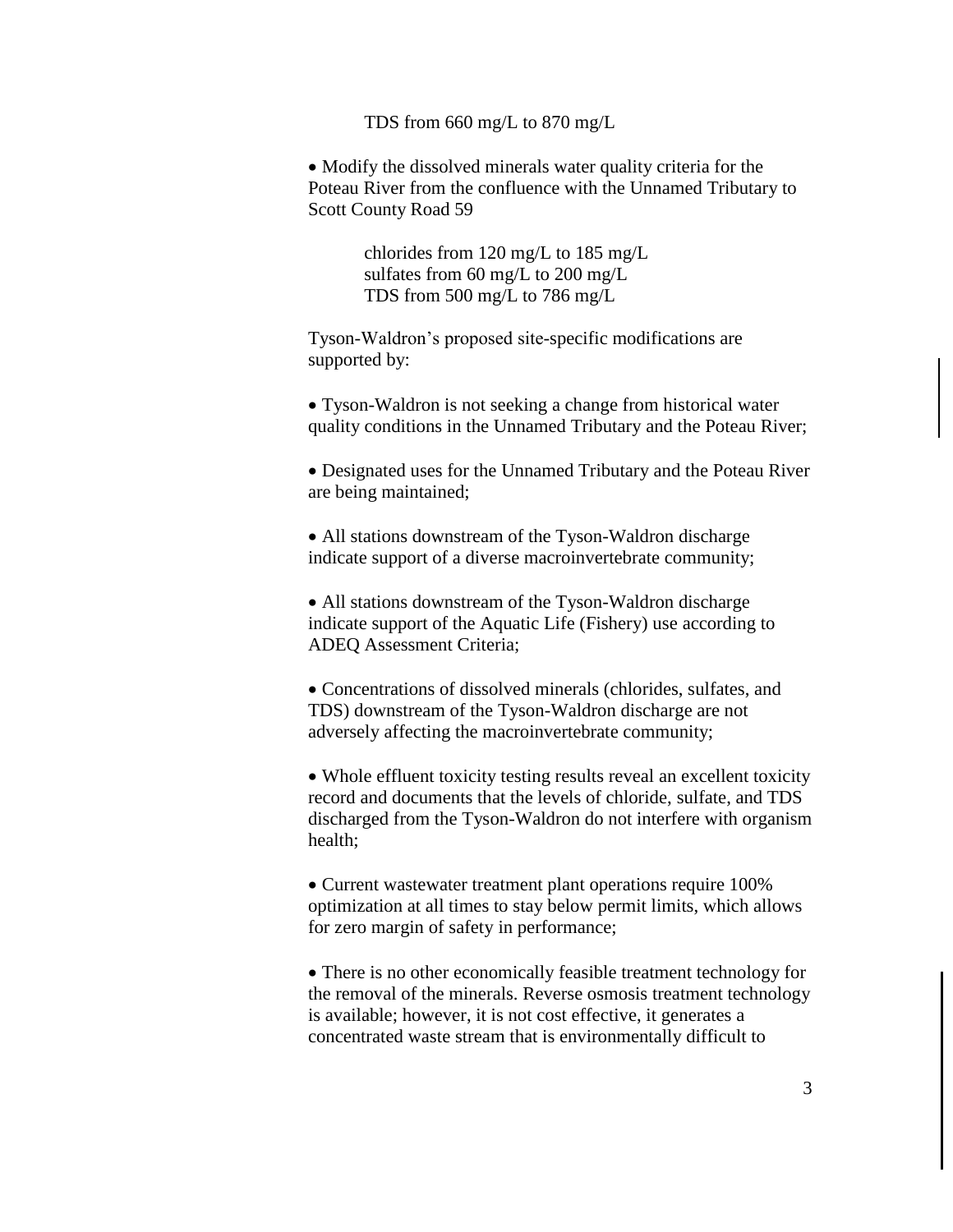dispose of, it is not required to meet the designated uses, and it would produce no significant additional environmental protection;

 Proposed modifications would enable Tyson-Waldron to implement water conservation practices saving nearly 70.2MG water/year and facilitating a 10-20% reduction in nutrient loading to the Poteau River;

 $\bullet$  40 CFR 131.11(b)(1)(ii) provides states with the opportunity to adopt water quality standards that are "modified to reflect sitespecific conditions"; and

 The basis for site-specific standards is set forth in 40 CFR  $131.10(g)$ .

**PUBLIC COMMENT:** A public hearing on the most recently proposed modifications was held on April 2, 2019, in Waldron, Arkansas. The public comment period expired on April 16, 2019. *Tyson-Waldron* provided the following public comment summary:

On May 9, 2013, Tyson-Waldron filed a Petition to Initiate Third-Party Rulemaking to Amend Regulation No. 2. On May 20, 2013, Tyson-Waldron filed an Amended Petition to Initiate Third-Party Rulemaking to Amend Regulation No. 2 (the "First Amended Petition"). The Arkansas Pollution Control & Ecology Commission granted Tyson-Waldron's First Amended Petition. A public hearing was held on July 22, 2013, in Waldron, Arkansas, and the public comment period ended on August 5, 2013. ADEQ and EPA commented and expressed concerns regarding the methods and procedures utilized in the 2012 Poteau River Section 2.306 Site Specific Water Quality Study, which supported the First Amended Petition.

Following the public comment period, Tyson-Waldron worked cooperatively with the Arkansas Department of Environmental Quality to address each of the identified concerns with the site specific study. Tyson-Waldron prepared an entirely new report that utilized a different background flow, replaced default background mineral conditions with measured in-stream conditions, and relied on a different percentile to calculate proposed site specific criteria. Tyson-Waldron also commissioned an additional year of water quality and biological data collection for the Poteau River. Ultimately, after nearly five years, Tyson-Waldron submitted to ADEQ a completely revised report entitled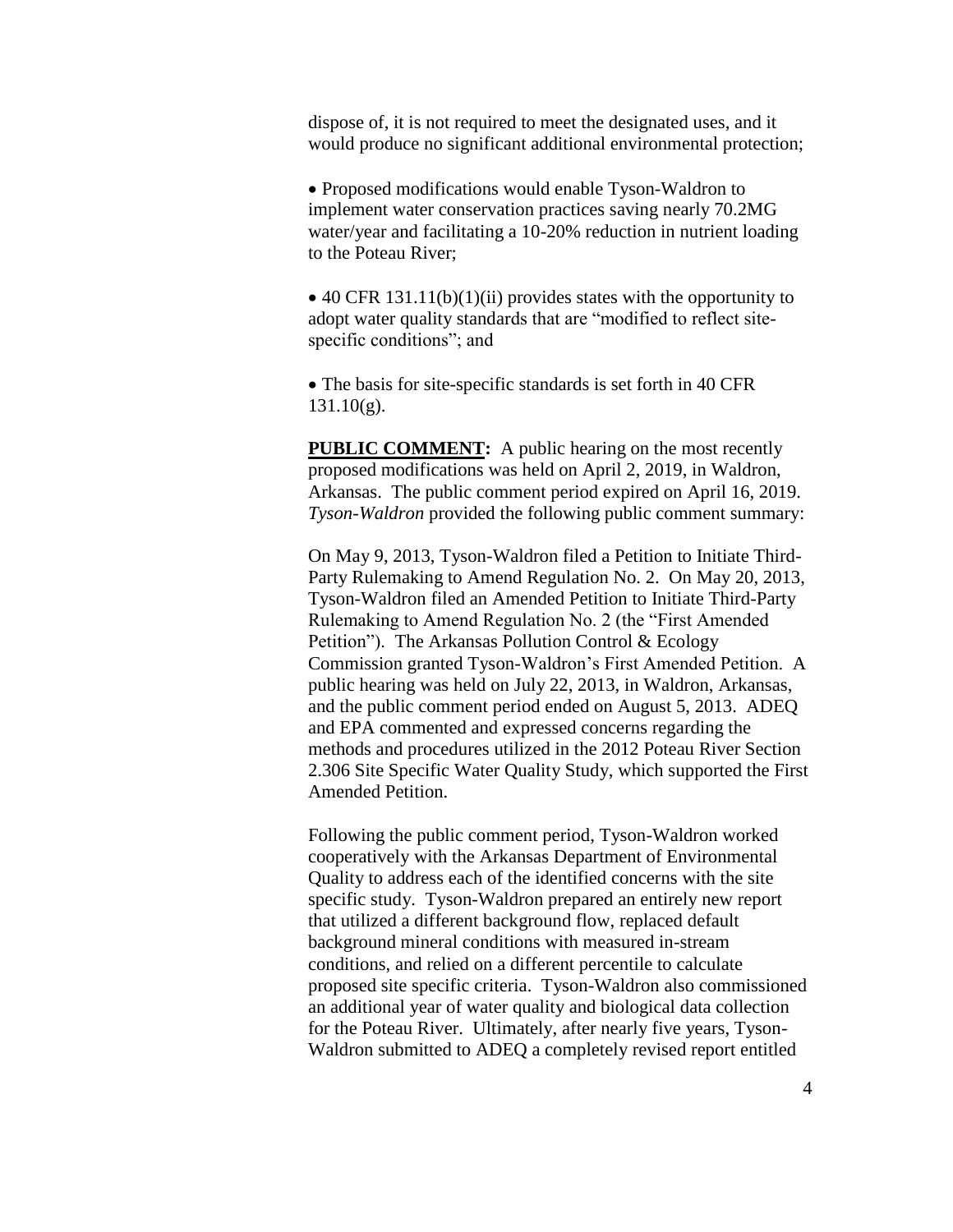Poteau River Section 2.306 Site Specific Water Quality Study (Rev. 3 December 2018).

Based on the revised 2018 report, Tyson-Waldron filed with the Commission a Second Amended Petition to Initiate Third-Party Rulemaking to Amend Regulation No. 2. The Second Amended Petition diverged significantly from the 2013 proposal and included a completely revised proposal for water quality criteria for chlorides, sulfates, and TDS, and revised stream segments for the new criteria. Tyson-Waldron requested the Commission order a new public hearing and comment period for the public to review and comment on the entirely different regulatory amendments proposed in the Second Amended Petition. A public hearing was held on April 2, 2019, in Waldron, Arkansas, and the public comment period ended on April 16, 2019.

No comments were submitted during the comment period for the amendments proposed in the Second Amended Petition to Initiate Third-Party Rulemaking to Amend Regulation No. 2. Moreover, it is not clear that comments submitted during the 2013 public comment period remain relevant to the regulatory changes proposed in the Second Amended Petition, particularly because the commenters in the 2013 comment period did not submit comments concerning the 2018 proposal. Out of an abundance of caution, however, Tyson-Waldron noted two comments from the 2013 comment period that may be relevant to the new regulatory proposal in the Second Amended Petition:

**Comment No. 1 (Mary Cameron):** Commenter inquired whether federal regulations allow for water quality standards as stated in the proposed amendments.

**Response:** Yes. Federal Regulations authorize states to establish site-specific water quality criteria. 40 CFR Part 131; APCEC Regulation No. 2, Reg. 2.306.

# **Comment No. 2 (Arkansas Natural Heritage Commission):**

Commenter noted the possible occurrence of several state species of concern in the Poteau River and stated that it would be appropriate to consider the implications of the proposed amendments to the species.

**Response:** The Poteau River Section 2.306 Site Specific Water Quality Study (Rev. 3 December 2018) evaluated the impact of elevated dissolved minerals on the aquatic life in the Poteau River. The 2018 report documents (i) that the Poteau River, downstream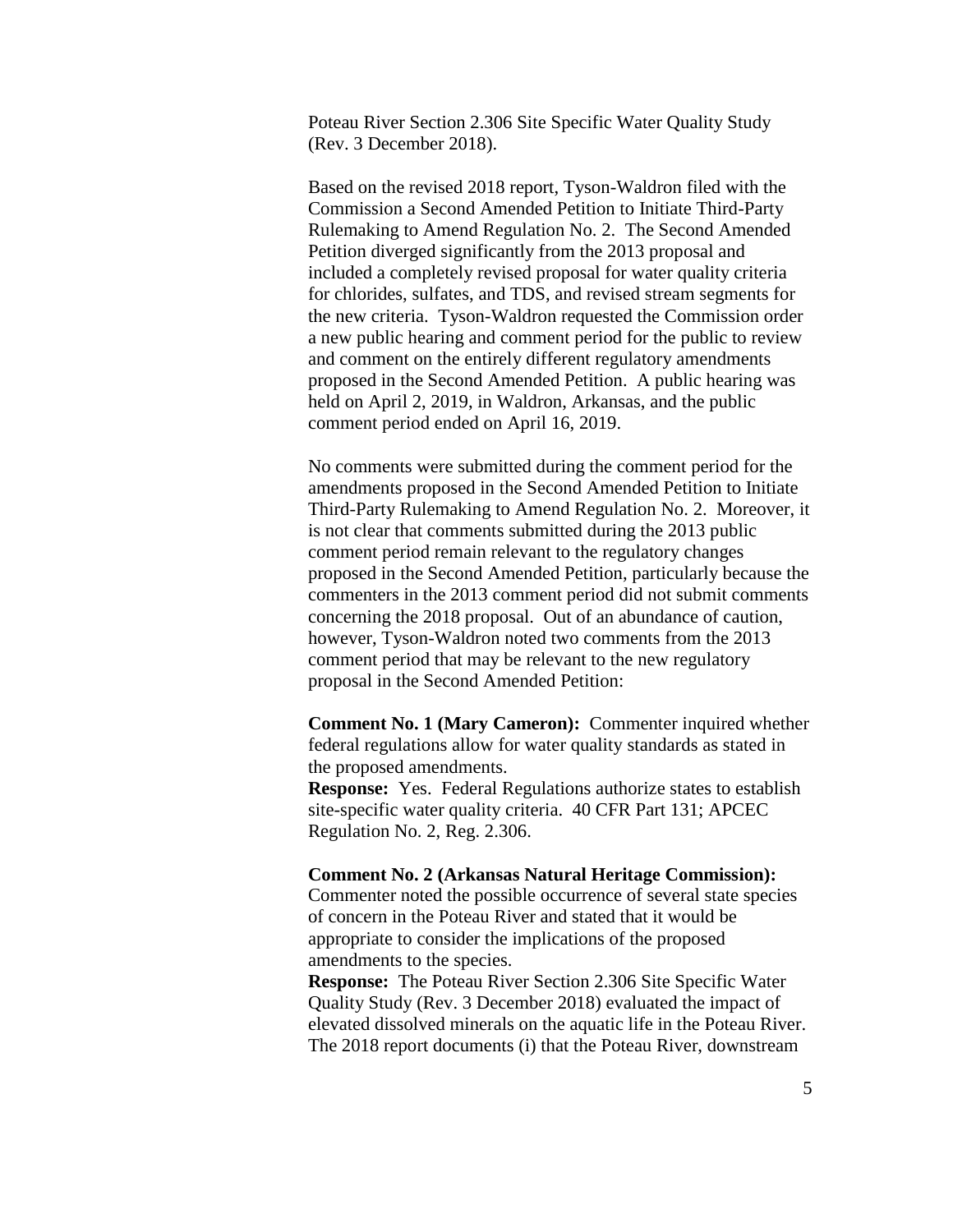of the Tyson-Waldron facility, supports the Aquatic Life (Fishery) use and (ii) that concentrations of dissolved minerals are not adversely affecting the relevant aquatic life community in the Poteau River.

For its public comment summary, the *Arkansas Department of Environmental Quality* submitted the following:

On May 9, 2013, the Arkansas Pollution Control and Ecology Commission granted the petition of Tyson Foods, Inc.-Waldron Plant ("Tyson Waldron") to initiate rulemaking to amend APC&EC Regulation No. 2, Regulation Establishing Water Quality Standards for Surface Waters of the State of Arkansas. ADEQ's August 5, 2013 comments served as ADEQ's response to public comments received during the first round of public comments. In response to those public comments, Tyson Waldron amended its site specific water quality study, collected additional data, and moved to reinitiate the rulemaking based on the results in the revised study.

On January 25, 2019, the Arkansas Pollution Control and Ecology Commission granted the second petition of Tyson Waldron to initiate rulemaking to amend APC&EC Regulation No. 2, Regulation Establishing Water Quality Standards for Surface Waters of the State of Arkansas. A public hearing was held on April 2, 2019, at the Scott County Courthouse in Waldron, Arkansas. No public comments were made at the public hearing. The public comment period ended on April 16, 2019. No written comments were received.

The proposed effective date is pending legislative review and approval.

**FINANCIAL IMPACT:** Tyson-Waldron states that the amended rule has no financial impact.

**LEGAL AUTHORIZATION:** This amendment to Regulation No. 2, Water Quality Standards, stems from a third-party rulemaking request made to the Arkansas Pollution Control and Ecology Commission ("Commission") by Tyson Foods, Inc. – Waldron Plant. Arkansas Code Annotated § 8-4-202(c)(1) bestows upon any person the right to petition the Commission for the issuance, amendment, or repeal of any rule. *See also* Ark. Code Ann. § 8-4-102(6) (defining "person" as "any state agency,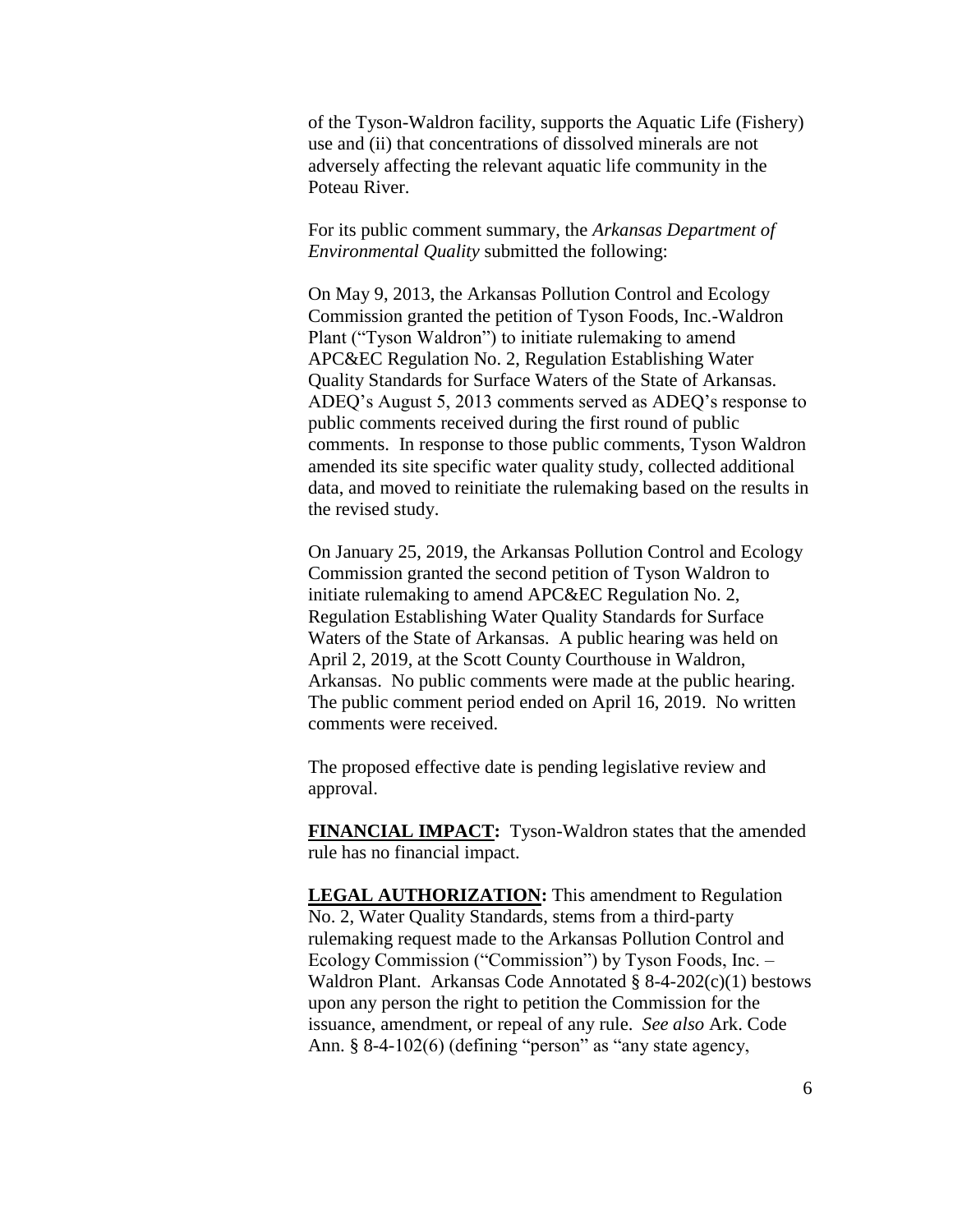municipality, governmental subdivision of the state or the United States, public or private corporation, individual, partnership, association, or other entity"). Pursuant to Ark. Code Ann. § 8-4- 202(a), the Commission is given and charged with the power and duty to adopt, modify, or repeal, after notice and public hearings, rules implementing or effectuating the powers and duties of the Commission and the Arkansas Department of Environmental Quality. The Commission is further given and charged with the power and duty to promulgate rules, including water quality standards. *See* Ark. Code Ann. § 8-4-201(b)(1)(A). *See also* Ark. Code Ann. § 8-4-202(b)(3).

# **4. DEPARTMENT OF FINANCE AND ADMINISTRATION, OFFICE OF STATE PROCUREMENT (Ms. Mary Kathryn Williams, Mr. David Withrow, Mr. Edward Armstrong)**

# **a. SUBJECT: R8: 19-11-230 Discussions**

**DESCRIPTION:** Due to legislation passed during the 91st General Assembly, the rule is being amended to bring it into compliance with legislative changes made to Ark. Code Ann. § 19- 11-230.

# **R8: 19-11-230 Discussions**

R8: 19-11-230 (a) is being added to clarify discussions may be conducted with responsible offerors during a request for proposals in order to clarify a proposal or the terms of a request for proposals, and for negotiations. Such pre-award discussions should be conducted in a manner that supports public confidence in public procurement and ensures fairness.

• R8: 19-11-230 (b) is being added to elaborate upon preaward discussions conducted for clarifications. Namely, that clarifications can be sought in areas of ambiguity, miscommunication, or misunderstanding, but that such clarifications should be documented in the procurement file.

R8: 19-11-230 (c) is being added to elaborate upon preaward discussions conducted for negotiations and provide guidance on how such negotiations should be conducted.

> • Provisions for how negotiations might occur should be in the relevant request for proposals, there are no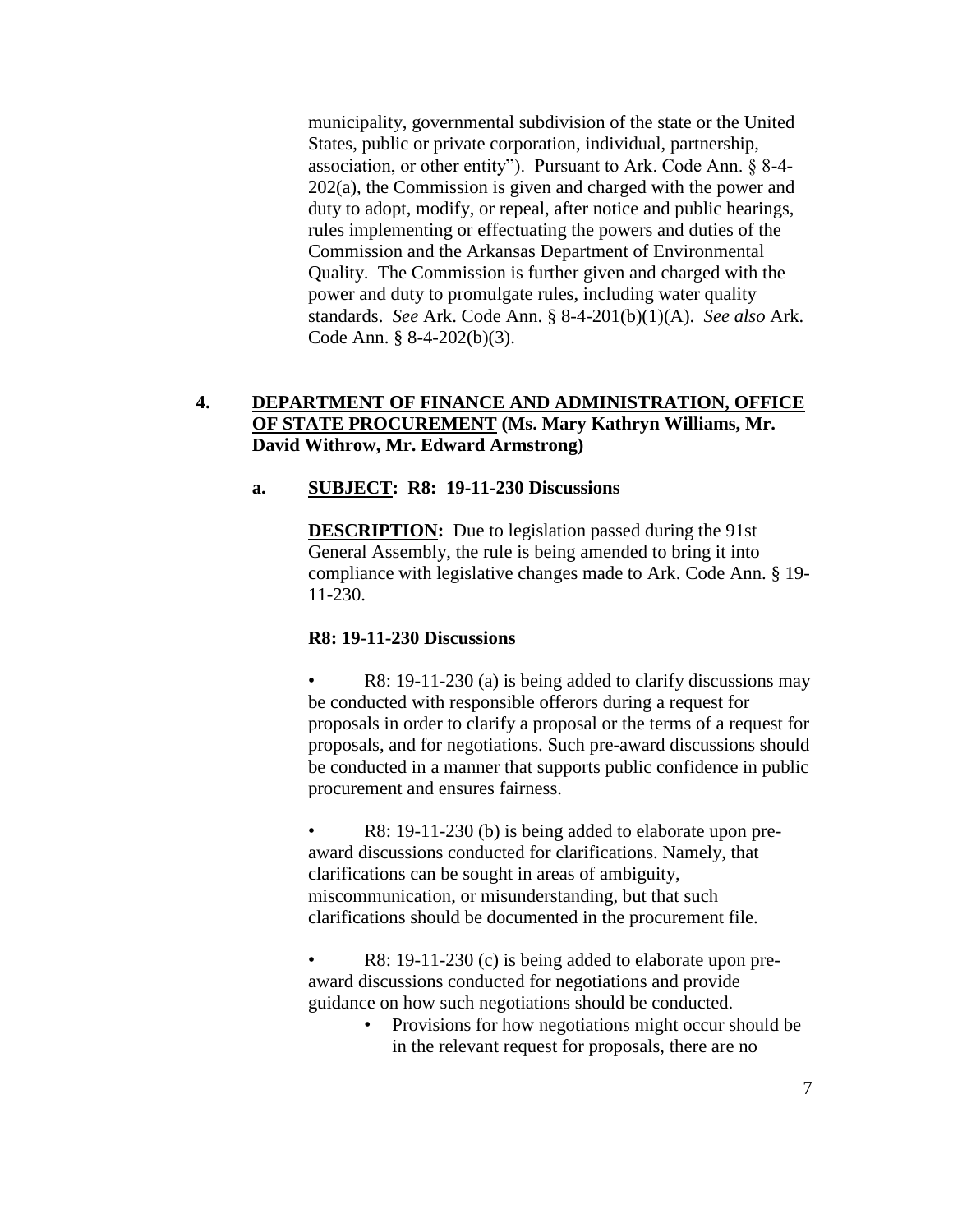minimum or maximum number of rounds of negotiations other than what could be set forth in a request for proposals;

- Negotiations may be conducted with a group of responsible offerors identified based on an identified competitive range or just a highest ranking responsible offeror;
- During serial negotiation with the highest ranked offeror, the procurement agency may only abandon negotiation with the highest ranked offeror if it determines, in writing and for identified cause, that the offeror is not responsible or is otherwise not reasonably susceptible of being awarded a contract;
- Negotiation may be limited to cost only and shall be documented in the procurement file.

R8: 19-11-230 (d) is being added to define the criteria for "competitive range" namely that such criteria should be established on a rational basis, and may include price, cost of ownership, responses that provide the best value based on evaluation criteria, responses most likely to provide greater value after negotiations, and evaluation scores.

R8: 19-11-230 (e) is being added to provide guidance on how the state may establish a minimum score requirement for offerors to be in the competitive range, such minimum score not being unreasonably high.

R8: 19-11-230 (f) is being added to provide guidance for how the state may elect to negotiate with a single offeror versus a multi-party negotiation, elaborating on factors the state may use to reach a decision, such being:

- The expected dollar value of the award and length of contract;
- The complexity of the acquisition and the variety and complexity of offered solutions; and
- The resources available to conduct discussions versus the expected variable administrative costs of discussions;
- The impact on lead-time for award versus the need for timely delivery;
- The extent to which discussions with additional offerors would likely provide diminishing returns;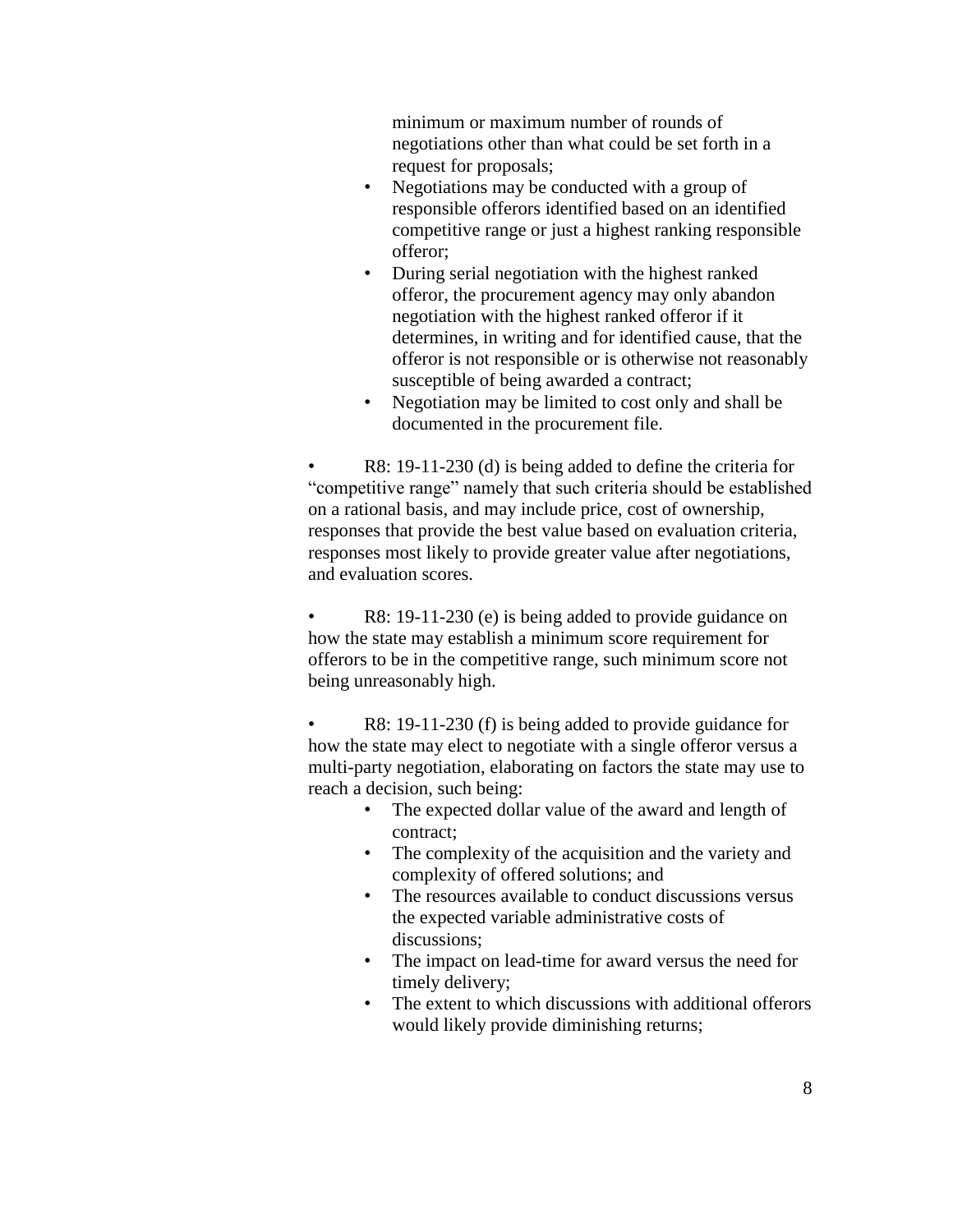- The disparity in pricing between the lowest priced offeror and the other offerors;
- The disparity in pricing between the highest rated offeror and the other offerors.

R8:  $19-11-230$  (g) is being added to establish the rules by which the state may conduct best and final offer (BAFO) negotiations if deemed advantageous to the state. Specifically:

- The state shall determine which responsible offerors are within the competitive range according to the terms of the request for proposals
- The state may only restrict the BAFO negotiations to a single offeror or engage in a multi-party BAFO negotiations as provided in the request for proposals and consistent with Arkansas Procurement Law, including these rules;
- BAFO negotiation shall only be conducted with responsible offerors;
- The content of the BAFO request may come from questions proposed by the procurement official or the evaluation committee;
- The state may request that an offeror readdress important aspects of the proposal;
- The procurement officer shall dispatch the BAFO request stating the elements to be covered and defining the date and time the BAFO must be returned;
- All communication to and from offerors regarding the BAFO request shall be coordinated by the procurement officer;
- All responses to the BAFO request must be submitted timely to the procurement officer in order to be considered;
- Only the original proposal or one properly clarified, revised through negotiation, or submitted as a best and final offer may be considered for evaluation;
- A BAFO request to multiple offerors shall not identify either the current rank of any of the offerors or any identifiable information derived from a proposal.

R8: 19-11-230 (h) is being added to provide guidance for the state on conducting target price BAFO, including determining the proposed pricing, comparing pricing against benchmarks, utilizing market analysis, evaluating the reasonableness of target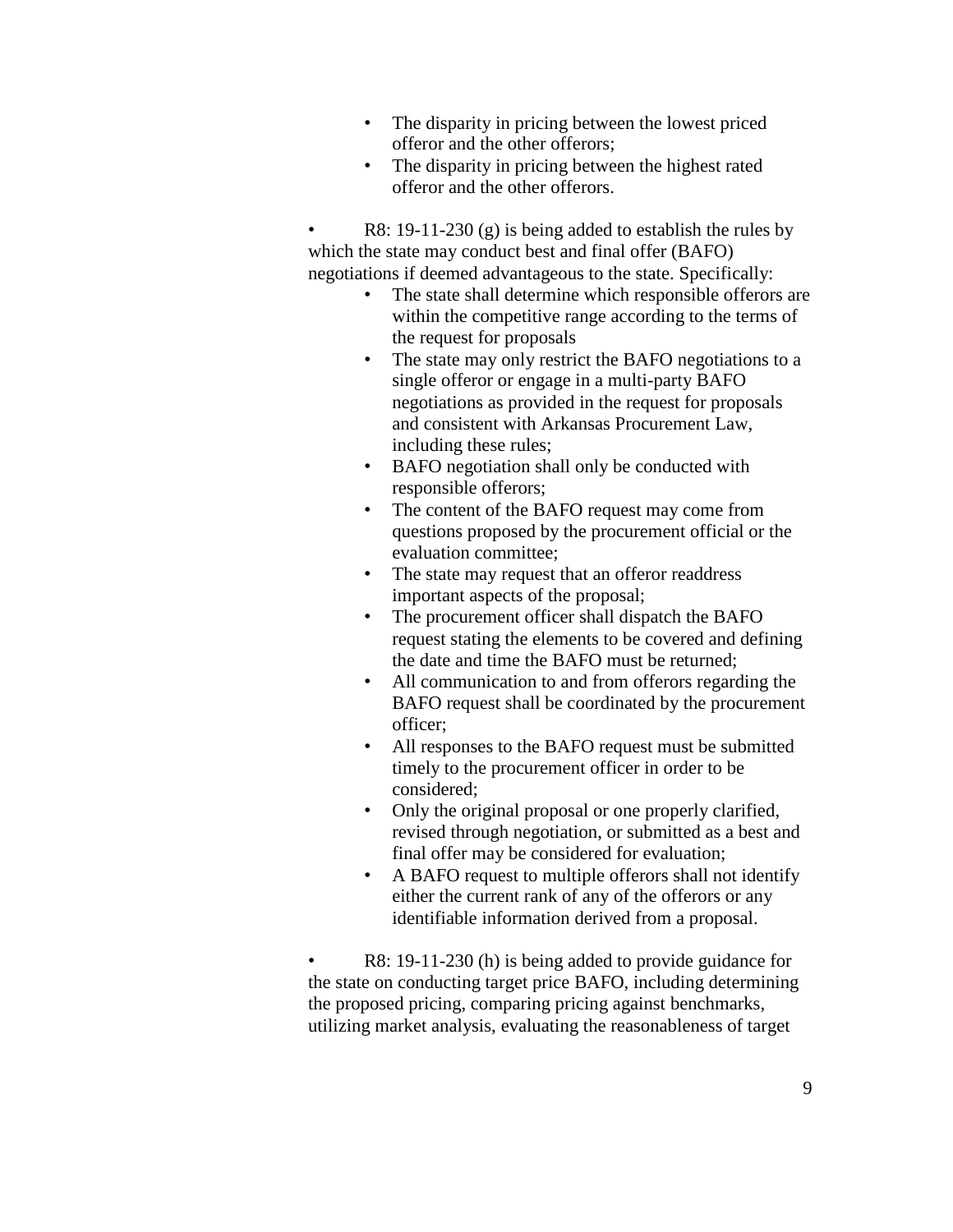pricing, sending a request for revised pricing, and determining if improved pricing resulted.

**PUBLIC COMMENT:** The public comment period expired on March 22, 2019, and a public hearing was held on March 25, 2019. The agency received no comments. The proposed effective date is pending legislative review and approval.

**FINANCIAL IMPACT:** There is no financial impact.

**LEGAL AUTHORIZATION:** The State Procurement Director, upon the approval of the Director of the Department of Finance and Administration, has the authority and responsibility to promulgate regulations and may also adopt rules governing the internal procedures of the Office of State Procurement. *See* Ark. Code Ann.  $\S 19-11-217(b)(1)$  and (2). Regulations shall be promulgated by the Director in accordance with the applicable provisions of the Arkansas Procurement Law and of the Arkansas Administrative Procedure Act, § 25-15-201 et seq. *See* Ark. Code Ann. § 19-11-225(a).

Per the agency, this rule change was made to bring the rule into compliance with legislative changes made to Arkansas Code Annotated § 19-11-230(e), concerning competitive sealed proposals, which was amended by Act 696 of 2017, sponsored by Senator Bart Hester.

# **5. DEPARTMENT OF HEALTH, CENTER FOR LOCAL PUBLIC HEALTH/ENVIRONMENTAL HEALTH PROTECTION (Ms. Laura Shue)**

# **a. SUBJECT: Rules and Regulations Pertaining to Food Service Establishments**

**DESCRIPTION:** The purpose of this rule is to safeguard public health and provide to consumers food that is safe, unadulterated, and honestly presented. The goal is to provide safe food, prevent illness, and ensure honest presentation of food to the public.

This rule establishes definitions; sets standards for management and personnel, food operations, and equipment and facilities; and provides for food establishment plan review, permit issuance, inspection, and employee restriction.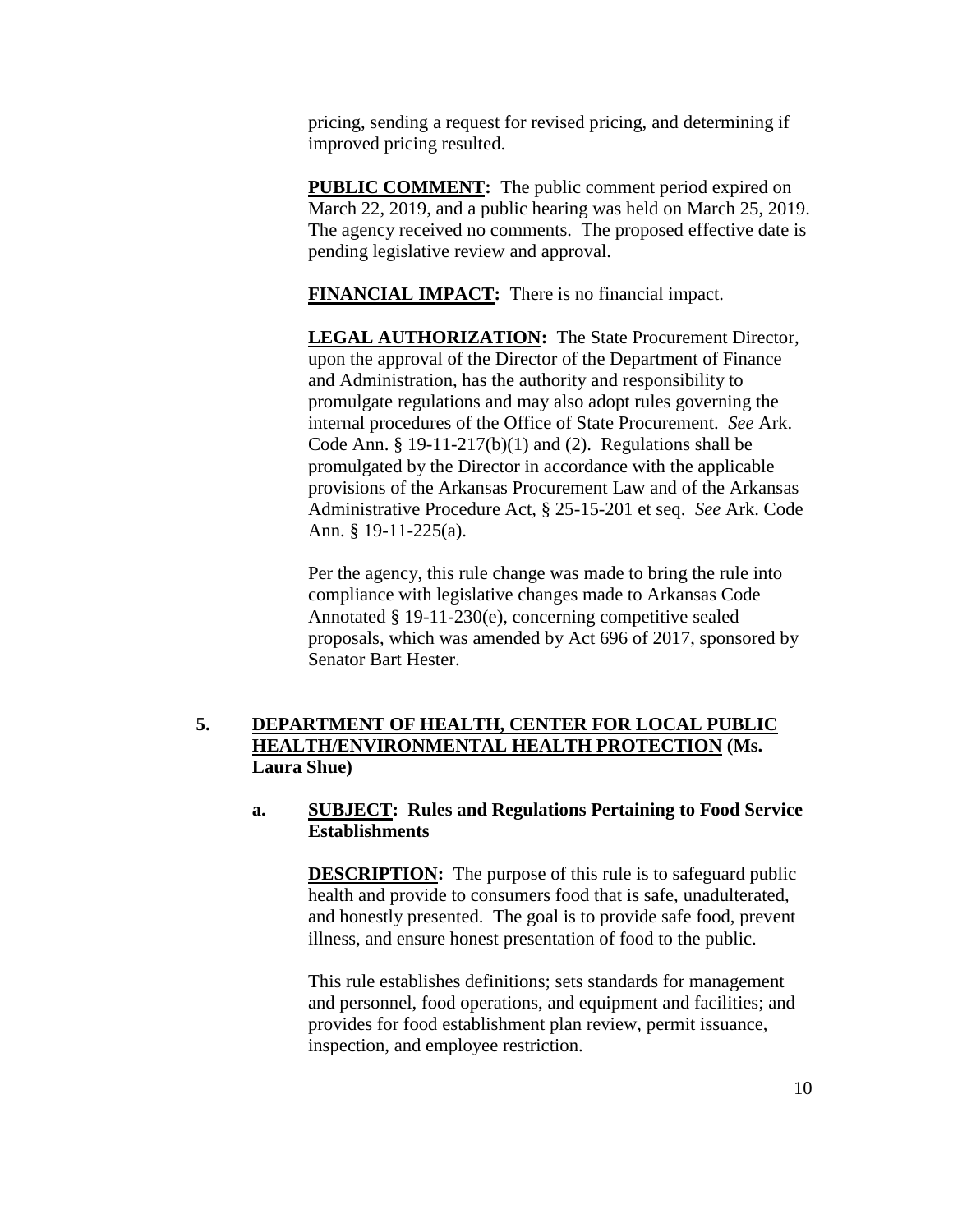**PUBLIC COMMENT:** A public hearing was held on November 16, 2018. The public comment period expired on November 16, 2018. The Department did not receive any public comments. The proposed effective date is pending legislative review and approval.

**FINANCIAL IMPACT:** The proposed rule requires a certified manager to be employed by the establishment. The agency reported that the food-certified-manager requirement adds minimal cost to the operation of a food service establishment. Several nationally recognized online and in-person trainings are available for less than \$200 for each certification. These certifications are renewable on a three-to-five year cycle.

**LEGAL AUTHORIZATION:** The State Board of Health is authorized to make all necessary and reasonable rules and regulations of a general nature for the protection of public health and safety and the general amelioration of the sanitary and hygienic conditions within the state. *See* Ark. Code Ann. § 20-7-  $109(a)(1)$ . The Board is authorized to promulgate rules for the efficient enforcement of the Food, Drug, and Cosmetic Act. *See* Ark. Code Ann. § 20-56-219. Additionally, the Director of the Department of Health has the power and authority to prevent the proliferation of infections and contagious and communicable diseases resulting from unsanitary food-service operations. *See*  Ark. Code Ann. § 20-57-203.

# **b. SUBJECT: Onsite Wastewater Rules and Regulations**

**DESCRIPTION:** The Onsite Wastewater rule's stated purpose is to establish minimum standards for the design and construction of onsite wastewater "septic" systems in suitable soils for the renovation of wastewater and the return of the renovated wastewater into the hydrologic cycle. The rule details the various system designs, soil criteria, construction, subdivision requirements, product requirements, installation, and maintenance of the system types.

**PUBLIC COMMENT:** A public hearing was held on November 16, 2018. The public comment period expired on November 16, 2018. The proposed effective date is pending legislative review and approval. The Department provided the following summary of the comments that it received and its responses thereto: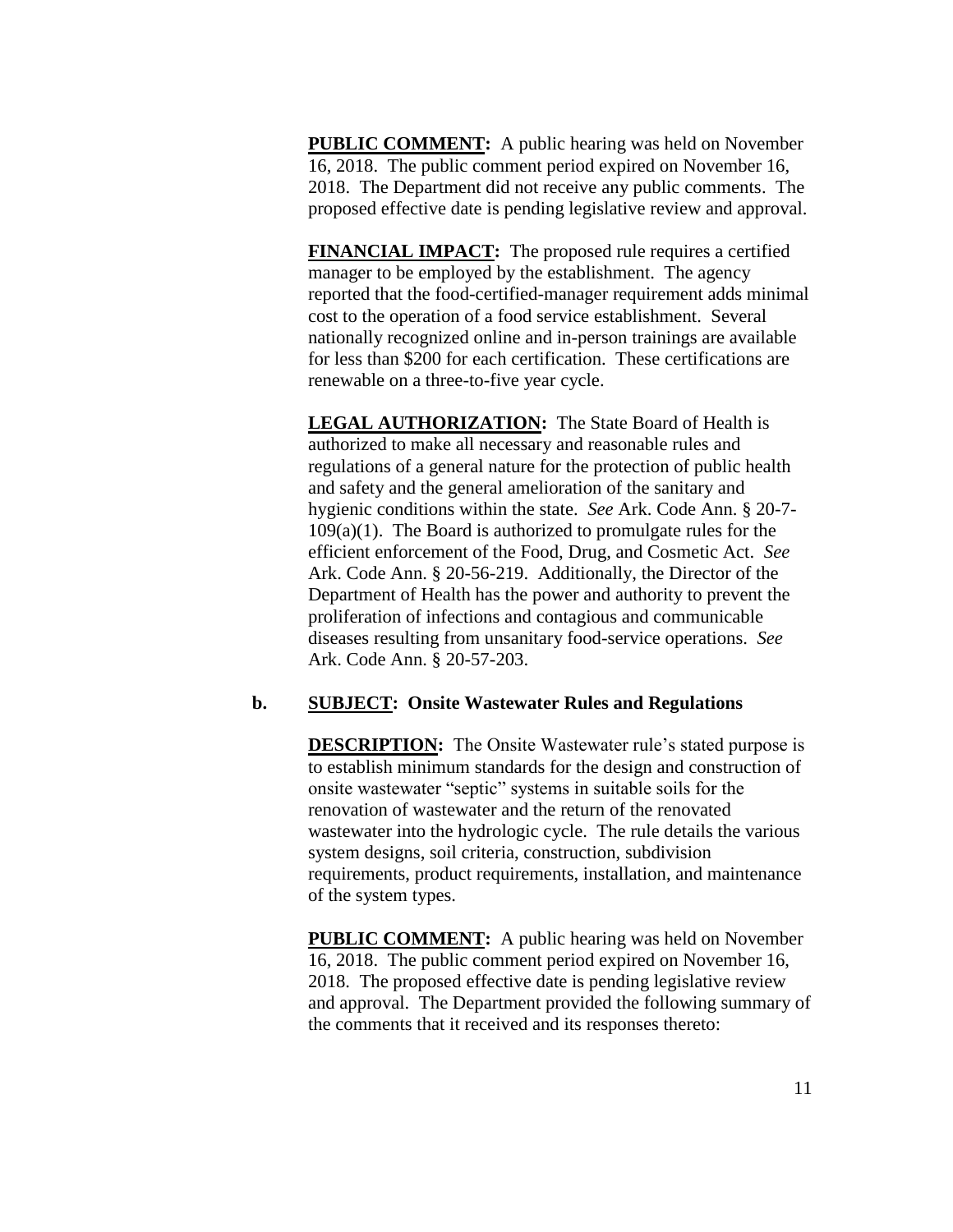#### **Tim Tyler- Comments**

 **1. Section 2.4 Bedrock:** Backhoe, Mini-X**.** Can be dug with a spade or hand digging. Not as good as a backhoe. Spades are not practical small shelf of bedrock. Needs to be standard equipment and not anything special.

 **ADH Reply:** No change.

 **2. Appendix B- Recreational Vehicle Park:** Reduced the water. Left it the same. Needs to be corrected. Don't see the reduction in the draft. 65 Gallons.

 **ADH Reply:** Change will be made.

 **3. Footnotes:** Taking out the designers. This needs to be left in. Many times establishments such as a Mexican restaurant should be able to pull data other similar and use that data to help establish or any commercial est. We as designers ought to be able to pull similar data.

 **ADH Reply:** Experience in this area has shown major inconsistencies in data. Therefore the determination was made to remove the wording.

# **Larry T. West, Ph.D., AR Registered Professional Soil Classifier, DOH Designated Representative- Email comments received**

**1. Section 7.3.2.1:** I fully support recognition of soil with high clay content (>40%) and with low shrink-swell in the moderate hydraulic conductivity class. Because of their parent material and stage of soil development, red soils (Munsell hue of 5YR or redder) developed from residual limestone and chert parent materials in the Ozark Highlands uniformly have low shrink-swell and will move water at an acceptable rate for installation of an onsite system drainfield. Their blanket inclusion in the moderate hydraulic conductivity class is proper.

I suggest, however, that "residual" limestone and chert be specified in the statement. Red soils developed from colluvial limestone or chert may or may not have low shrink-swell and an acceptable moderate hydraulic conductivity, but rather may limit vertical water/effluent movement.

Additionally, red soils with high clay content in other regions of the State and that have developed from other parent materials also may have low shrink-swell and should be included in the moderate hydraulic conductivity class upon submission of appropriate documentation. All red clayey soils outside the Ozark Highlands do not have low shrink-swell, however, and thus, should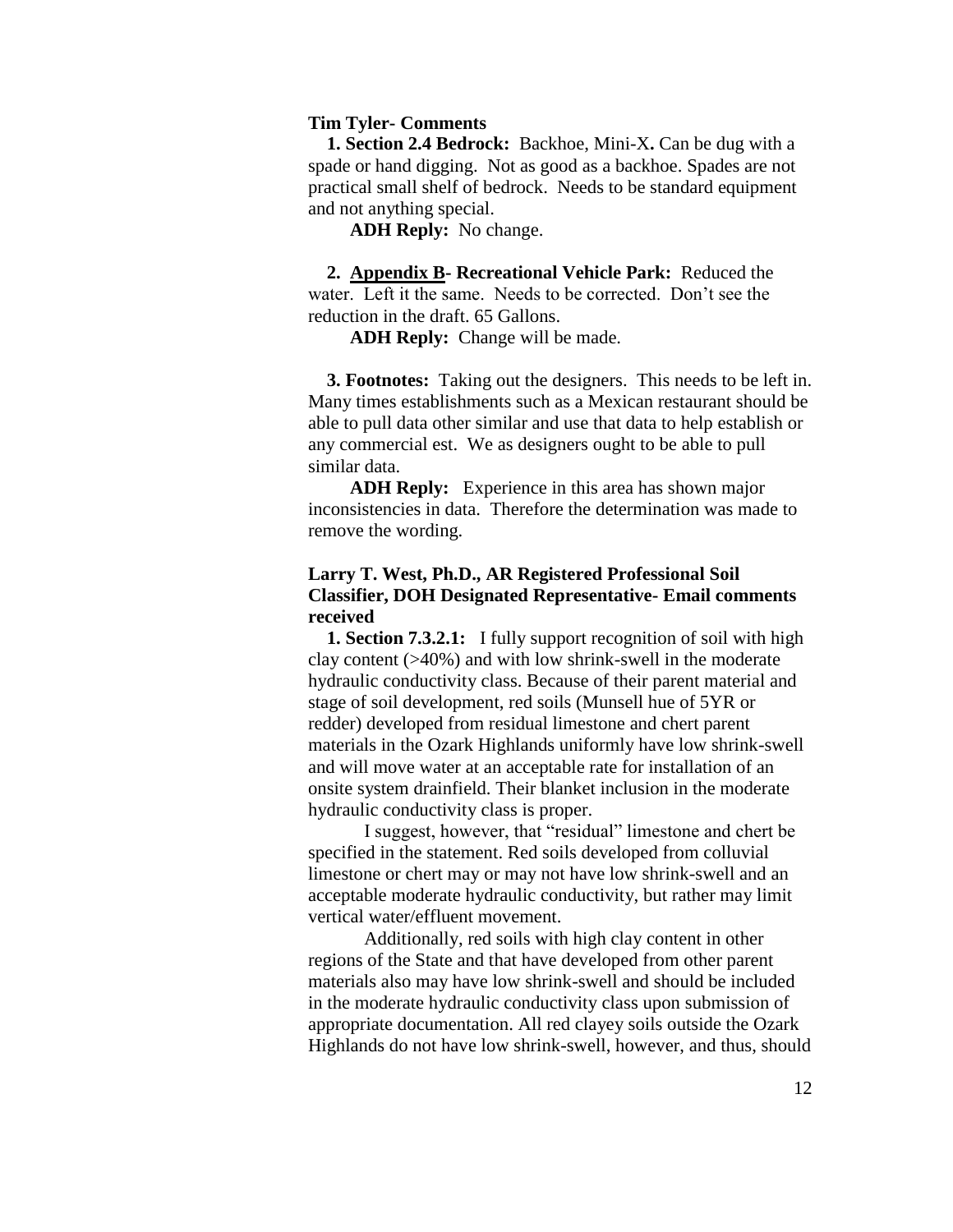not be included in the blanket red soil inclusion outlined in this section.

To recognize that red, clayey soils with low shrink-swell occur outside the Ozark Highlands, I suggest a provision be added to Section 7.3.2.1 that would allow a Designated Representative who is also a registered Soil Classifier to present data from soil samples analyzed by a reputable laboratory or otherwise collected by acceptable methods to indicate the soil at the site has low shrink-swell and should be assigned a moderate hydraulic conductivity. There are laboratory and field measurements that can be used to indicate a soil's shrink-swell potential and hydraulic conductivity that are relatively low cost and that can be generated relatively quickly. Specific data and limits could be identified with input from Soil Scientists at universities in the State, Federal and State Agency Soil Scientists, Soil Classifiers, and Designated Representatives and included in Appendix I.

 **ADH Reply:** After direct discussion with Dr. West on this letter, the additional modifier of "residual" will be added to the section.

**Excerpt from above letter:** "I suggest, however, that "residual" limestone and chert be specified in the statement. Red soils developed from colluvial limestone or chert may or may not have low shrink-swell and an acceptable moderate hydraulic conductivity, but rather may limit vertical water/effluent movement."

#### **Comments received from Lex Dobbins, Peggy and Don Daley unrelated to the initial proposed changes were also considered.**

 1. Mr. Lex Dobbins's comment was to remove and simplify the lost storage formula.

**ADH Reply:** Appendix G was removed and direction was added in Section 8.6.1 and 8.6.2.

 2. Peggy and Don Daley requested reduced sizing for pretreated effluent.

**ADH Reply:** The comment was considered, but no change was made.

**FINANCIAL IMPACT:** There is no financial impact.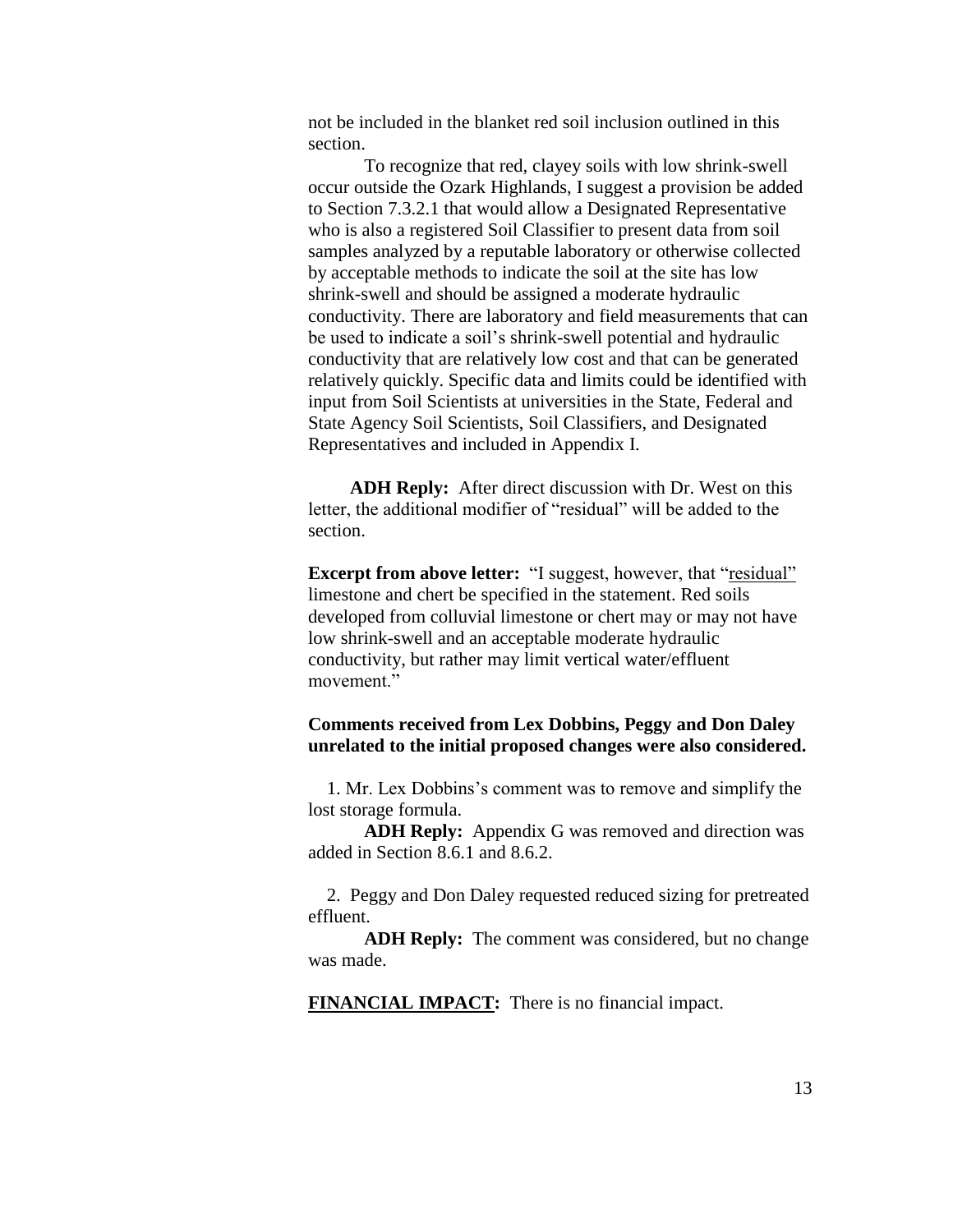**LEGAL AUTHORIZATION:** Arkansas Code Annotated § 20-7- 109 provides that the State Board of Health may promulgate rules to protect the public health and safety. Additionally, Arkansas Code Annotated § 14-236-107 grants the Department rulemaking authority regarding onsite wastewater systems "in order that the wastes from the systems will not pollute any potable water supply, or source of water used for public or domestic supply purposes, or for recreational purposes, or other waters of this state, and will not give rise to a public health hazard by being accessible to insects, rodents, or other possible carriers which may come into contact with food or potable water, or by being accessible to human beings, and will not constitute a nuisance due to odor or unsightly appearance[.] " Ark. Code Ann. § 14-236-107(b)(1).

# **6. DEPARTMENT OF HEALTH, PHARMACY SERVICES AND DRUG CONTROL (Ms. Laura Shue)**

# **a. SUBJECT: List of Controlled Substances**

**DESCRIPTION:** The proposed listed amendments update the List of Controlled Substances to include these drugs. Items one through nine are additions made to the controlled substance list per Emergency Rule. The following items listed will include Emergency Rule additions and listed substances by current rule making procedure.

1. 25B-NBOH. 2-[[[2-(4-bromo-2,5 dimethoxyphenyl)ethyl]amino]methyl]-phenol. Page 5, (47). Felisia Lackey, Chief Forensic Chemist-Drug Section, Arkansas State Crime Laboratory, requested that this hallucinogenic substance with no recognized medical use be included into Schedule I. Page 5, (47).

2. 25I-NBOH. 2-[[[2-(4-iodo-2,5 dimethoxyphenyl)ethyl]amino]methyl]-phenol, Page 5, (48). Felisia Lackey, Chief Forensic Chemist-Drug Section, Arkansas State Crime Laboratory, requested that this hallucinogenic substance with no recognized medical use be included into Schedule I. Page 5, (48).

3. 5-Fluoro-ADB. methyl 2-(1-(5-fluoropentyl)-1H-indazole-3-carboxamido)- 3,3-dimethylbutanoate. Page 21, (K)(xviii). Felisia Lackey, Chief Forensic Chemist-Drug Section, Arkansas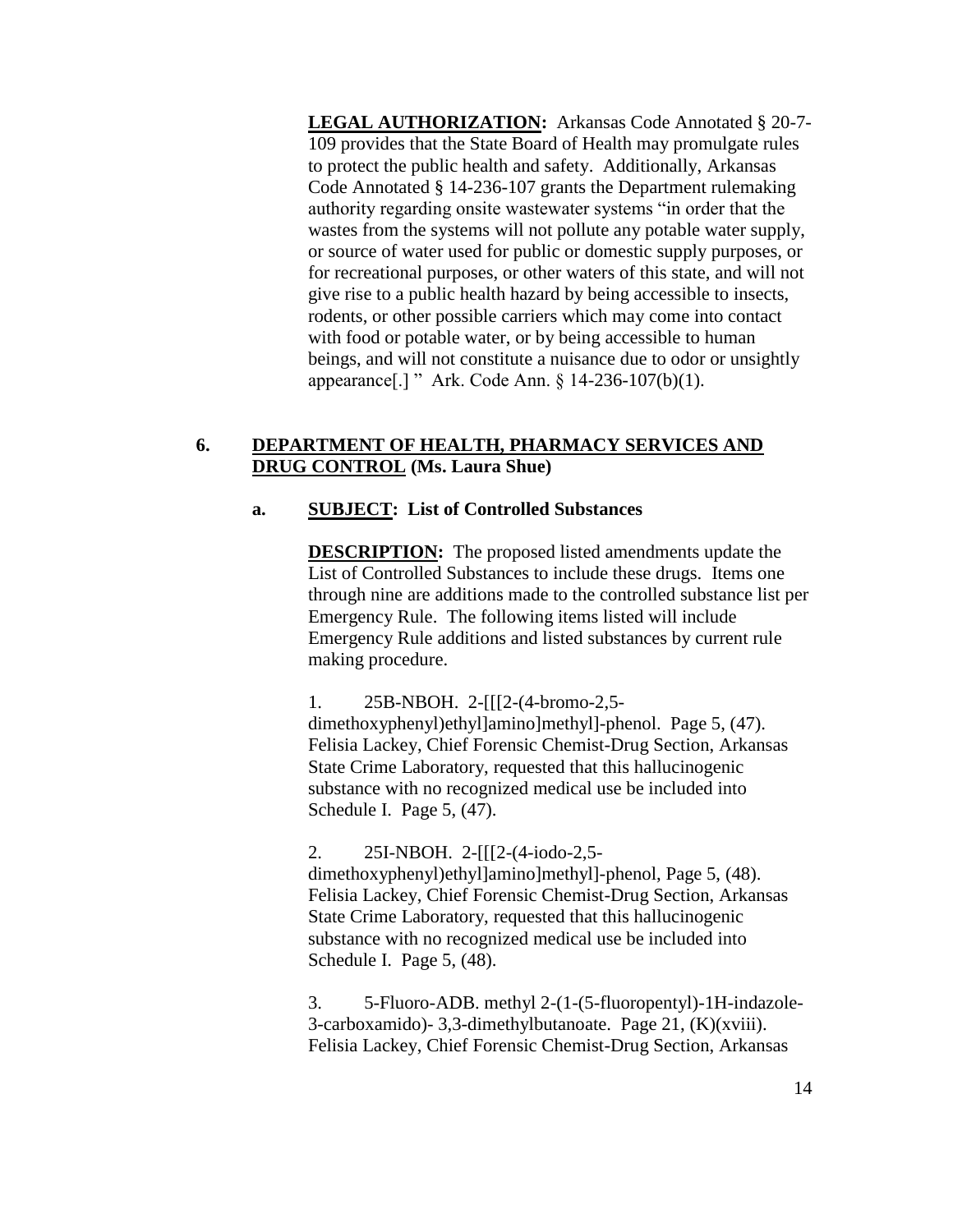State Crime Laboratory, requested that this synthetic cannabinoid with no recognized medical use be included into Schedule VI. Page 21,  $(K)$ ,  $(xviii)$ .

4. 5-Fluoro-MDMB-PICA. methyl 2-(1-(5-fluoropentyl)- 1Hindole-3- carboxamido)-3,3-dimethylbutanoate. Page 21, (K), (xix). Felisia Lackey, Chief Forensic Chemist-Drug Section, Arkansas State Crime Laboratory, requested that this synthetic cannabinoid with no recognized medical use be included into Schedule VI. Page 21, (K), (xix).

5. MDMB-CHMICA. methyl 2-(1-(cyclohexylmethyl)-1Hindole-3- carboxamido)-3 ,3-dimethylbutanoate. Page 21, (K)(xx). Felisia Lackey, Chief Forensic Chemist-Drug Section, Arkansas State Crime Laboratory, requested that this synthetic cannabinoid with no recognized medical use be included into Schedule VI. Page 21, (K), (xx).

6. FUB-AMB. methyl 2-(1-(4-fluorobenzyl)- lH-indazole-3 carboxamido)-3- methylbutanoate. Page 21, (K), (xxi). Felisia Lackey, Chief Forensic Chemist-Drug Section, Arkansas State Crime Laboratory, requested that this synthetic cannabinoid with no recognized medical use be included into Schedule VI. Page 21, (K), (xxi).

7. MDMB-FUBINACA. methyl 2-(1-(4-fluorobenzyl)- lHindazole-3- carboxamido)-3,3-dimethylbutanoate. Page 21 , (K)(xxii). Felisia Lackey, Chief Forensic Chemist-Drug Section, Arkansas State Crime Laboratory, requested that this synthetic cannabinoid with no recognized medical use be included into Schedule VI. Page 21, (K), (xxii).

8. The addition of a section in Schedule V titled Other Substances page 17, (f). To incorporate the addition of a new Schedule V substance by DEA.

9. A drug product in finished dosage formulation that has been approved by the U.S. Food and Drug Administration that contains cannabidiol (2-[1R-3- methyl-6R-(l-methylethenyl)-2 cyclohexen- l–yl]-5-pentyl-1,3- benzenediol) derived from cannabis and no more than 0.1 percent (w/w) residual tetrahydrocannabinols. Page 17, (f), (1). To follow DEA scheduling, this drug would be included as Schedule V. Page 17, (f), (l).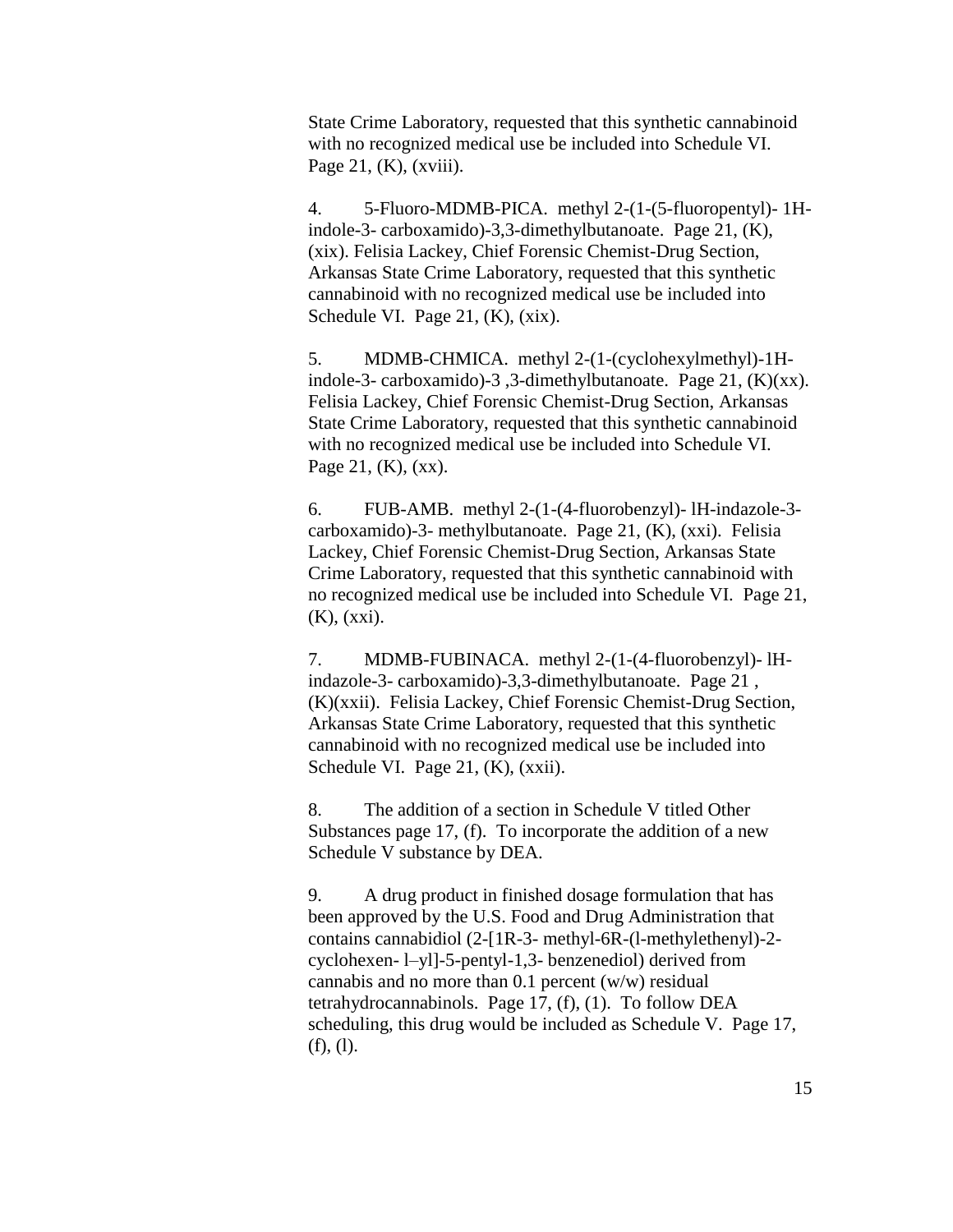10. AB-PINACA. N-(l -amino-3-methyl-l-oxobutan-2-yl)-1 pentyl-lH-indazole-3-caroboxamide. Page 21, (K)(xxiii). The DEA has scheduled this synthetic cannabinoid because it has no recognized medical use. This drug would be included as Schedule VI. Page 21, (K), (xxiii).

1l. AB-CHMINACA. N-(l -amino-3-methyl- l-oxobutan-2 yl)-1- (cyclohexylmethyl)-1H-indazole-3-carboxamide. Page 21, (K), (xxiv). The DEA has scheduled this synthetic cannabinoid because it has no recognized medical use. This drug would be included as Schedule VI. Page 21, (K), (xxiv).

12. THJ-2201. [1-(5-fluoropentyl)-1H-indazol-3 yl](naphthalen-1-yl) methanone. Page 18, (B), (xvi). The DEA has scheduled this synthetic cannabinoid because it has no recognized medical use. This drug would be included as Schedule VI. Page 18, (B), (xvi).

13. Dronabinol in an oral solution in a drug product approved for marketing by the U.S. Food and Drug Administration; [(-) delta-9-trans-tetrahydrocannabinol (delta-9-THC)], Page 9, (f), (2). To follow DEA scheduling, this drug would be included as Schedule II. Page 9, (f), (2).

14. 25E-NBOMe. 2-(4-ethyl-2,5-dimethoxyphenyl)-N-[(2 methoxyphenyl)methyl]ethanamine. Page 5, (49). Felisia Lackey, Chief Forensic Chemist-Drug Section, Arkansas State Crime Laboratory, requested that this hallucinogenic substance with no recognized medical use be included into Schedule I. Page 5, (49).

15. 25H-NBOMe. 2-(2,5-dimethoxyphenyl)-N-[(2 methoxyphenyl) methyl]ethanamine, Page 5, (50). Felisia Lackey, Chief Forensic Chemist- Drug Section, Arkansas State Crime Laboratory, requested that this hallucinogenic substance with no recognized medical use be included into Schedule I. Page 5, (50).

16. 25C-NBOH. 2-(((2-(4-chloro-2,5 dimethoxyphenyl)ethyl]amino]methyl]-phenol. Page 5, (51). Felisia Lackey, Chief Forensic Chemist-Drug Section, Arkansas State Crime Laboratory, requested that this hallucinogenic

substance with no recognized medical use be included into Schedule I. Page 5,  $(51)$ .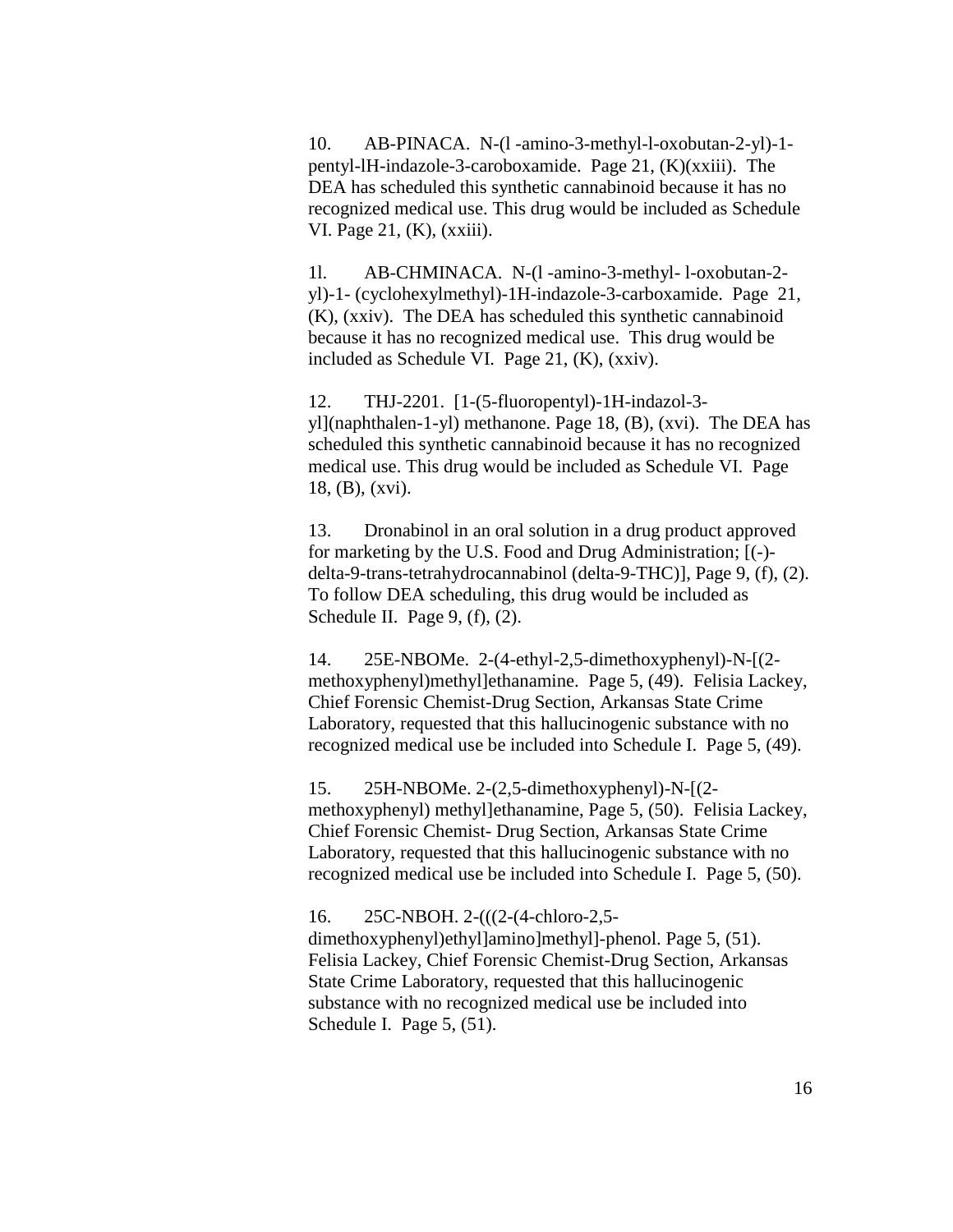17. 25H-NBOH. 2-[[[2-(2,5-dimethoxyphenyl)ethyl]ami no]methyl]-phenol, Page 5, (52). Felisia Lackey, Chief Forensic Chemist-Drug Section, Arkansas State Crime Laboratory, requested that this hallucinogenic substance with no recognized medical use be included into Schedule I. Page 5, (52).

18. N -Ethylpentylone. 1-(1,3-benzodioxol-5-yl)-2- (ethylamino)-pentan-1-one. Page 7, (11), (b), (18). Felisia Lackey, Chief Forensic Chemist-Drug Section, Arkansas State Crime Laboratory, requested that this stimulant substance with no recognized medical use be included into Schedule I. Page 7, (11), (b), (18).

- 19. Two items with typos marked for clean-up.
	- Page 20, I,  $(ix)$ .
	- Page 21,  $(K)$  (xvi).

**PUBLIC COMMENT:** A portion of this rule was reviewed and approved by the Executive Subcommittee at its meeting on April 8, 2019, for emergency promulgation. With respect to permanent promulgation, a public hearing was held on January 16, 2019. The public comment period expired on January 16, 2019. The Department received no public comments. The proposed effective date is pending legislative review and approval.

**FINANCIAL IMPACT:** This rule has no financial impact.

**LEGAL AUTHORIZATION:** The Director of the Department of Health shall administer the Uniform Controlled Substances Act, Arkansas Code Annotated § 5-64-101 et seq., and may add a substance to or delete or reschedule any substance enumerated in a schedule under the procedures of the Arkansas Administrative Procedure Act, § 25-15-201 et seq. *See* Ark. Code Ann. § 5-64-  $201(a)(1)(A)(i)$ . In making a determination regarding a substance, the director shall consider the following: (1) the actual or relative potential for abuse; (2) the scientific evidence of its pharmacological effect, if known; (3) the state of current scientific knowledge regarding the substance; (4) the history and current pattern of abuse; (5) the scope, duration and significance of abuse; (6) the risk to public health; (7) the potential of the substance to produce psychic or physiological dependence liability; and (8) whether the substance is an immediate precursor of a substance already controlled under the Uniform Controlled Substances Act. *See* Ark. Code Ann. § 5-64-201(a)(2).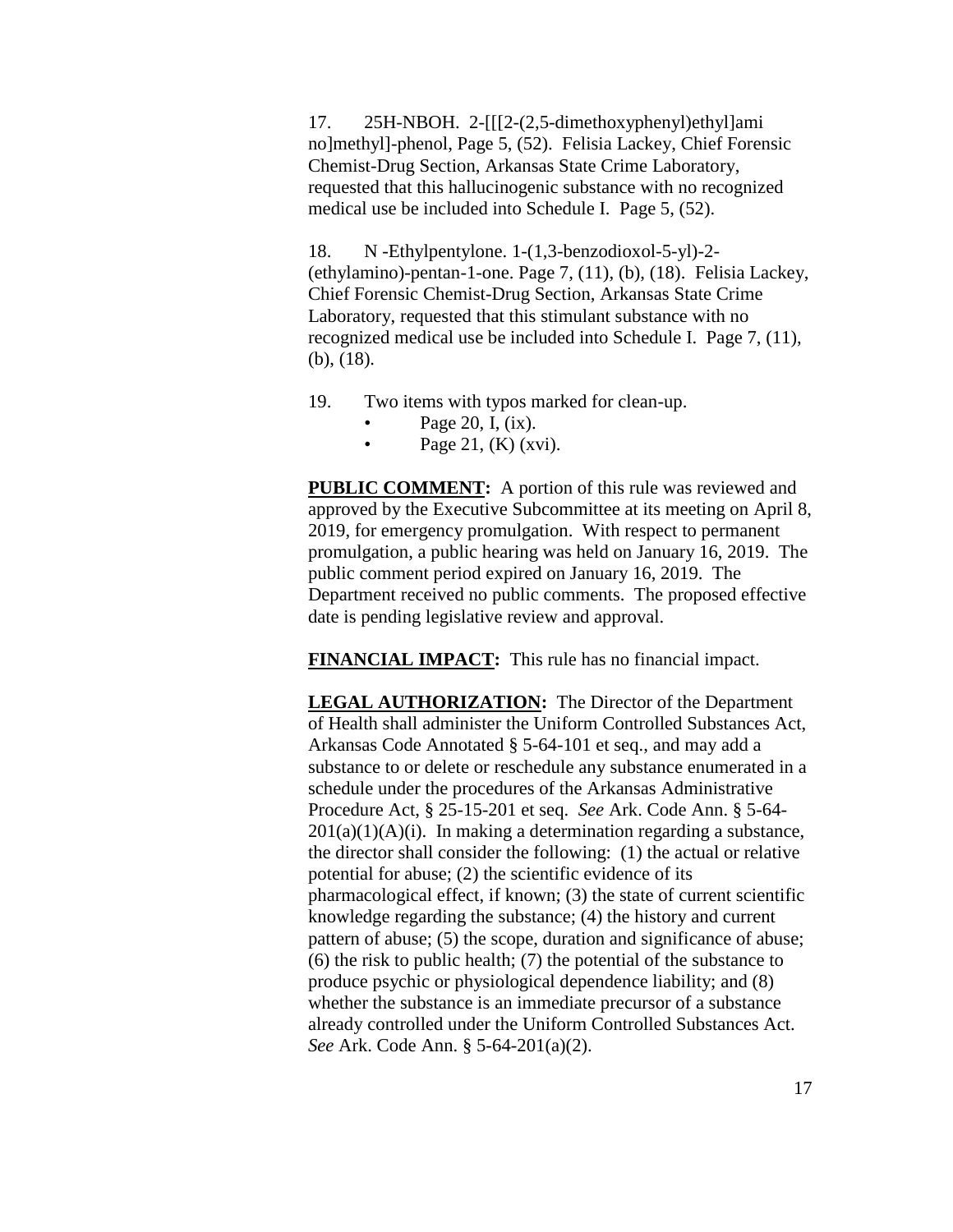# **7. DEPARTMENT OF HUMAN SERVICES, MEDICAL SERVICES (Ms. Janet Mann)**

# **a. SUBJECT: Private Duty Nursing (PDN) Rate Calculation SPA #2018-015**

# **DESCRIPTION:**

 A 1993 Consent Decree in the case, *Arkansas Medical Society, et. al v. Department of Human Services*, requires reimbursement for Private Duty Nursing to be adjusted annually based upon market forces as they impact on access.

 Arkansas Medicaid will increase maximum reimbursement rates for Private Duty Nursing (PDN), Registered Nurse (RN) services, and RN supervisory visits from \$54.00 to \$56.00 per hour; and Licensed Practical Nurse (LPN) services will increase from \$37.00 to \$38.00 per hour.

 The new maximum reimbursement rates are based on market analysis.

 These reimbursement changes are necessary to ensure access of Private Duty Nursing services for Arkansas Medicaid beneficiaries.

**PUBLIC COMMENT:** The public comment period expired on January 25, 2019. The Department did not hold a public hearing. It also received no public comments. The proposed effective date is pending legislative review and approval.

Per the agency, CMS approval is required for the state plan amendment, and that approval was granted on February 27, 2019.

**FINANCIAL IMPACT:** The financial impact for the current fiscal year is \$213,680 (\$62,822 in general revenue and \$150,858 in federal funds); and for the next fiscal year, the financial impact is \$427,359 (\$123,122 in general revenue and \$304,237 in federal funds).

Since there is a new or increased cost or obligation of at least one hundred thousand dollars (\$100,000) per year to a private individual, private entity, private business, state government, county government, municipal government, or to two (2) or more of those entities combined, the agency provided the following information: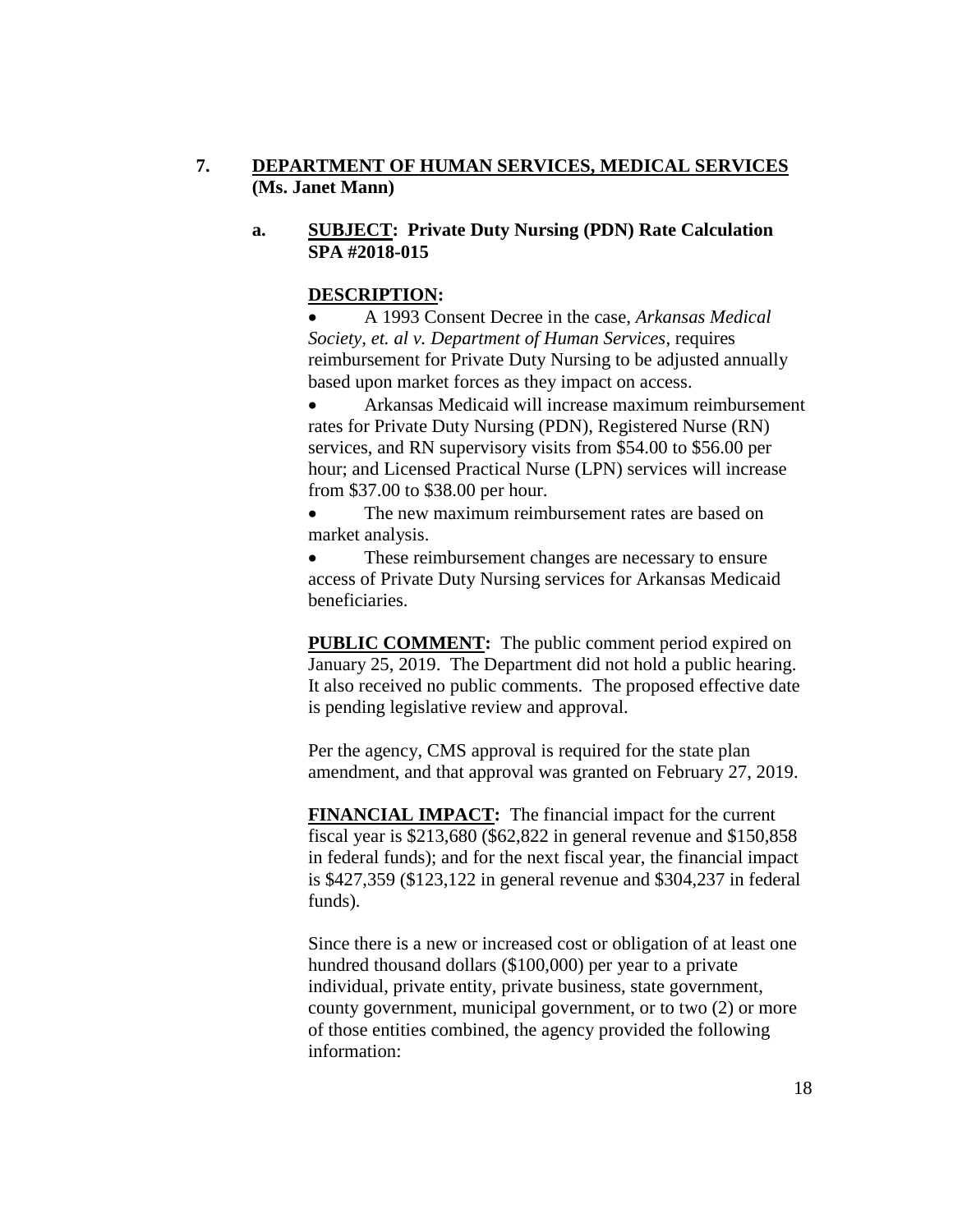(1) a statement of the rule's basis and purpose; **This rule's basis and purpose is to increase private duty nursing program reimbursement rates so that the transfer of patients from inpatient hospital stay care to the less costly home based private duty nursing program care is accomplished more timely.**

(2) the problem the agency seeks to address with the proposed rule, including a statement of whether a rule is required by statute; **Increasing reimbursement rates for these services will allow private duty nursing providers to attract and retain RN and LPN staff necessary to provide less costly home based private duty nursing services when compared with the more costly inpatient hospital care. Attracting new RN and LPN staff and retaining current staff is necessary in order to fulfill the demand and access or these services.**

(3) a description of the factual evidence that:

(a) justifies the agency's need for the proposed rule; and (b) describes how the benefits of the rule meet the relevant statutory objectives and justify the rule's costs;

**Reimbursement rates for these services were last increased in 2015. Current access to these services for all qualifying beneficiaries may not always be available if rates are not increased.**

(4) a list of less costly alternatives to the proposed rule and the reasons why the alternatives do not adequately address the problem to be solved by the proposed rule;

**The alternatives to private duty nursing service are not less costly.** 

(5) a list of alternatives to the proposed rule that were suggested as a result of public comment and the reasons why the alternatives do not adequately address the problem to be solved by the proposed rule;

#### **No alternatives are proposed at this time.**

(6) a statement of whether existing rules have created or contributed to the problem the agency seeks to address with the proposed rule and, if existing rules have created or contributed to the problem, an explanation of why amendment or repeal of the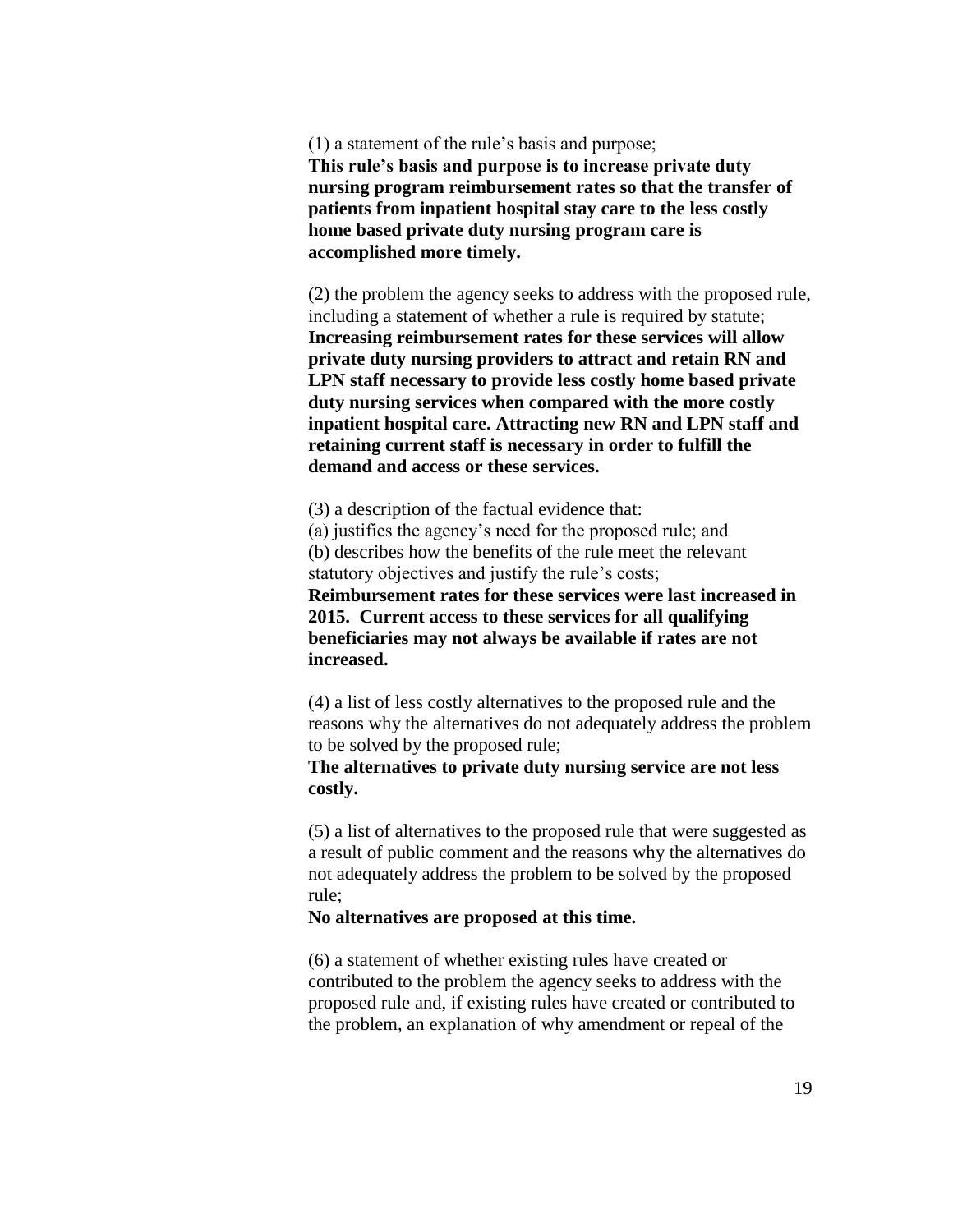rule creating or contributing to the problem is not a sufficient response; and

**The State is under a Consent Decree obligation to meet with the private duty nursing provider association and arrive at mutually agreed upon reimbursement changes for these services.**

(7) an agency plan for review of the rule no less than every ten (10) years to determine whether, based upon the evidence, there remains a need for the rule including, without limitation, whether:

(a) the rule is achieving the statutory objectives;

(b) the benefits of the rule continue to justify its costs; and

(c) the rule can be amended or repealed to reduce costs while continuing to achieve the statutory objectives.

**The agency monitors State and Federal rules and policies for opportunities to reduce and control cost.**

**LEGAL AUTHORIZATION:** Pursuant to Arkansas Code Annotated § 20-76-201, DHS shall administer assigned forms of public assistance, supervise agencies and institutions caring for dependent or aged adults or adults with mental or physical disabilities, and administer other welfare activities or services that may be vested in it. *See* Ark. Code Ann. § 20-76-201(1). DHS shall also make rules and regulations and take actions as are necessary or desirable to carry out the provisions of Title 20, Chapter 76, Public Assistance Generally, of the Arkansas Code. *See* Ark. Code Ann. § 20-76-201(12). Additionally, Arkansas Code Annotated § 20-77-107(a)(1) specifically authorizes DHS to "establish and maintain an indigent medical care program." DHS and its various divisions also are authorized to promulgate rules, as necessary to conform to federal statutes, rules, and regulations as may now or in the future affect programs administered or funded by or through the department or its various divisions, as necessary to receive any federal funds which may now or in the future be available to the department or its various divisions. *See* Ark. Code Ann. § 25-10-129(b).

# **8. DEPARTMENT OF HUMAN SERVICES, YOUTH SERVICES (Mr. Marq Golden, Ms. Kara Benca)**

**a. SUBJECT: Division of Youth Services Operations Manual**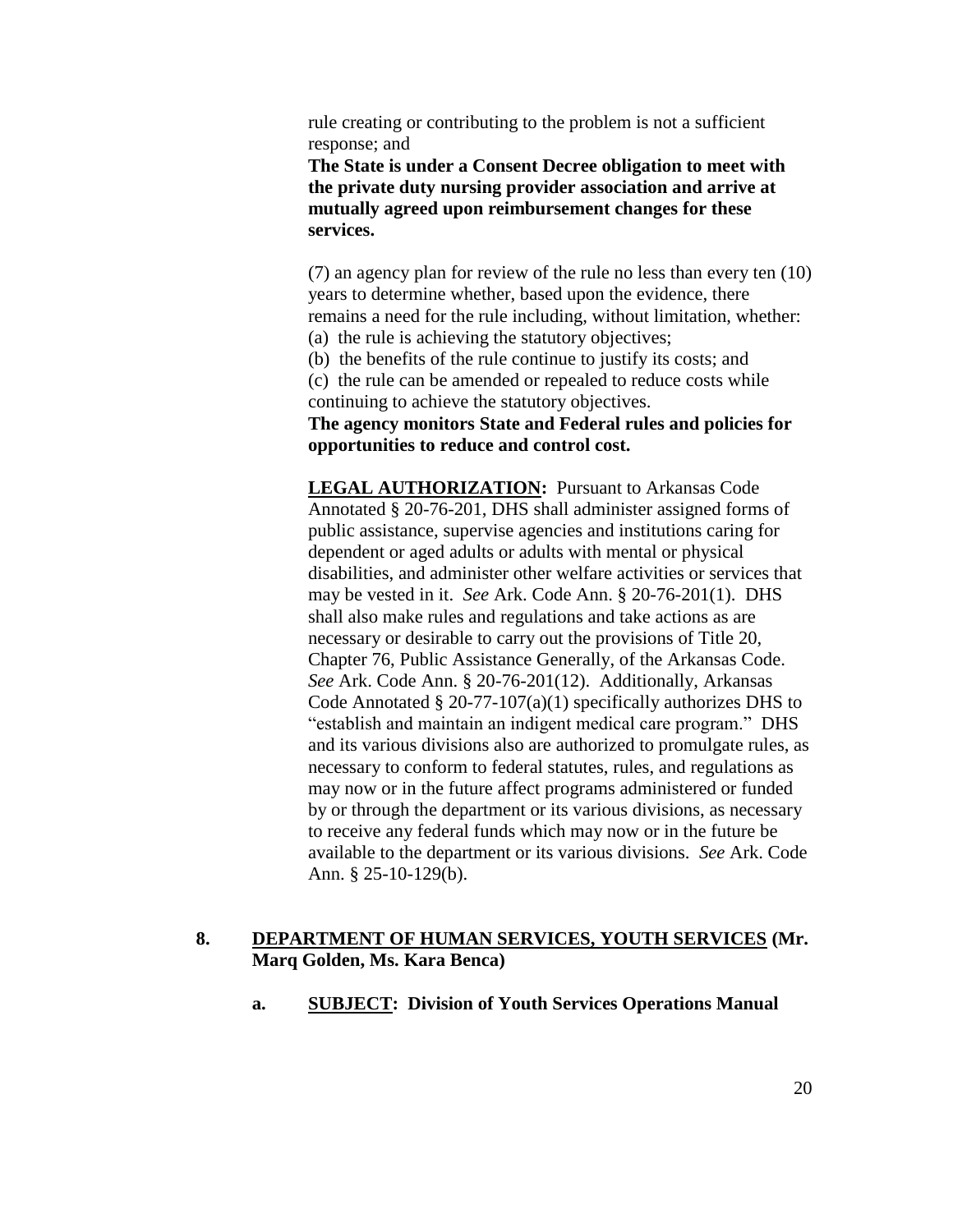**DESCRIPTION:** The repeal of promulgated rules concerning the Division of Youth Services (DYS) under the Act 781 process resulted in the need for DYS to draft new, updated rules. It was necessary to establish formal procedures for the creation, revision, and dissemination of DYS's mission and core values. These policies are necessary as part of DYS's accreditation under the American Correctional Association (ACA). It is necessary to set expectations for employee and client behavior on topics such as facility operations, services, health, and safety regulations, as well as encourage efficiency. The manual includes the following sections: Administration and Management, Physical Plant, Facility Operations, Facility Services, and Juvenile Services.

**PUBLIC COMMENT:** A public hearing was held on May 1, 2019. The public comment period expired on May 13, 2019. The agency received no public comments. The proposed effective date is July 1, 2019.

**FINANCIAL IMPACT:** The agency reports that the expected financial impact is \$10,600.00 for the current fiscal year and \$10,600.00 for the next fiscal year. This is the estimated cost to print posters on Access to Healthcare to place in the facilities as specified in the policy.

**LEGAL AUTHORIZATION:** Pursuant to Arkansas Code Annotated § 9-28-203(d)(1), DYS shall promulgate rules as necessary to administer youth services under Title 9, Chapter 18, Subchapter 2 of the Arkansas Code.

# **9. ARKANSAS MINORITY HEALTH COMMISSION (Ms. ShaRhonda Love)**

# **a. SUBJECT: AMHC Bylaws**

**DESCRIPTION:** The Arkansas Minority Health Commission (AMHC) bylaws are established to regulate the agency in accordance with Act 574 of 2009. The bylaws provide commission purposes, powers, mission, vision, membership, terms, and roles.

**PUBLIC COMMENT:** A public hearing was held on April 19, 2019, and the public comment period expired on that date. No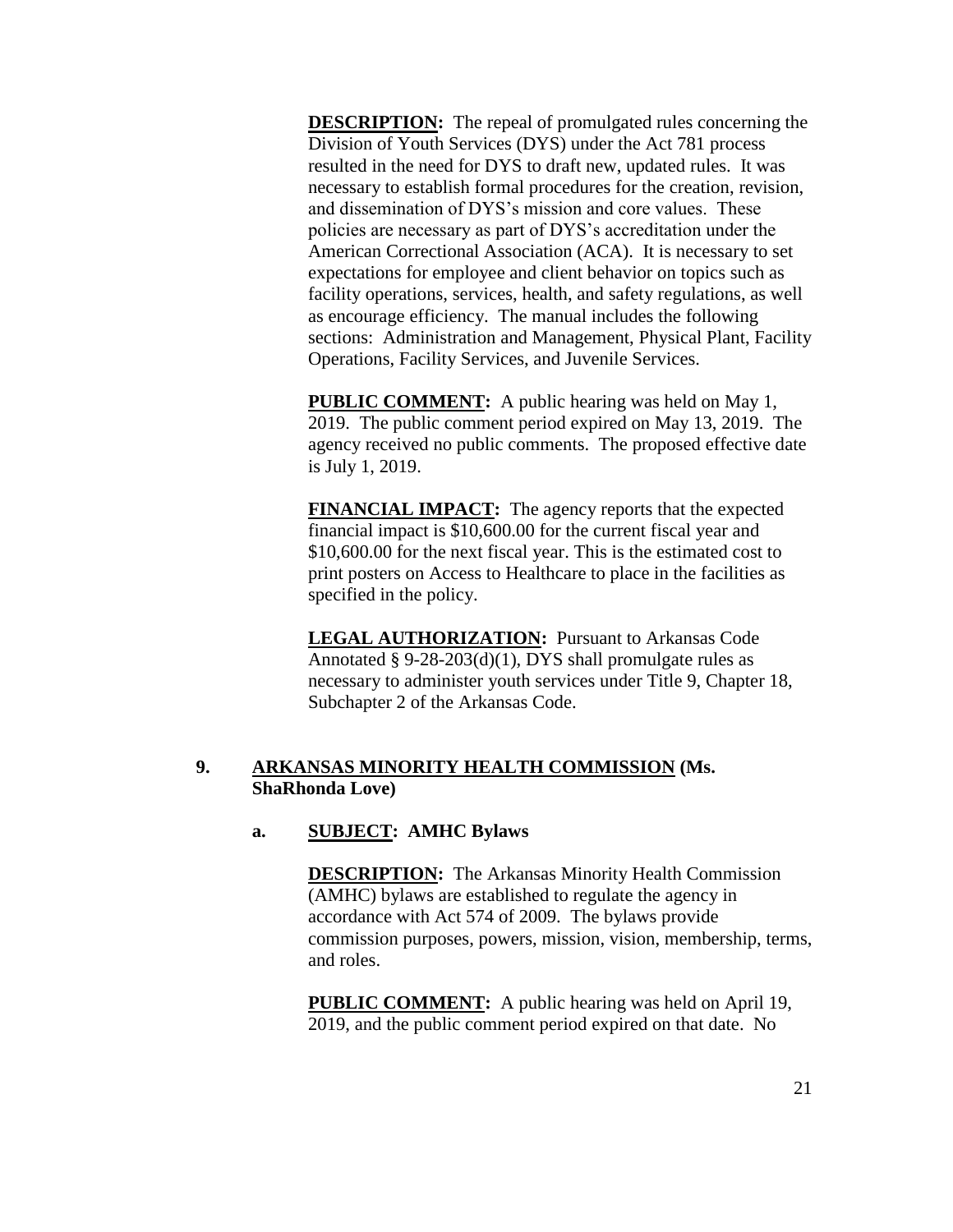public comments were submitted to the agency. The proposed effective date is pending legislative review and approval.

**FINANCIAL IMPACT:** There is no financial impact.

**LEGAL AUTHORIZATION:** The Arkansas Minority Health Commission may provide by appropriate adoption of bylaws and rules for the time, place, and manner of calling its meetings. Ark. Code Ann. § 20-2-102(d)(2).

# **10. DEPARTMENT OF PARKS AND TOURISM (Mr. Grady Spann)**

#### **a. SUBJECT: CY2019 Arkansas State Parks Fees and Rates**

**DESCRIPTION:** The regulation provides for new services and adjustments in fees and rates at various Arkansas State Park locations. The additional and/or adjustments include: camping and rental facility options; pavilions and meeting rooms; cabins and lodge rooms; marina and boat rental fees; interpretive services; swimming; and miscellaneous equipment rental.

**PUBLIC COMMENT:** A public hearing was held on March 21, 2019, and the public comment period expired on that date. No public comments were submitted to the agency. The proposed effective date is July 1, 2019.

**FINANCIAL IMPACT:** The following chart indicates the dollar increase of CY 2019 fees over the CY 2018 fees:

| Lodging                            |              | \$516,725.27 |
|------------------------------------|--------------|--------------|
| Camping                            |              | \$254,780.00 |
| <b>Meeting Rooms and Pavilions</b> |              | \$16,443.75  |
| Marina Slip Rental and Boat Rental | \$           | 2,135.00     |
| <b>Interpretive Tours</b>          | \$           |              |
| Golf                               |              |              |
| Museum                             | \$           |              |
| Miscellaneous Rental Equipment     | \$           |              |
| Swimming                           | \$           |              |
| <b>Entrance Fees</b>               | \$           |              |
| Total                              | \$790,084.02 |              |